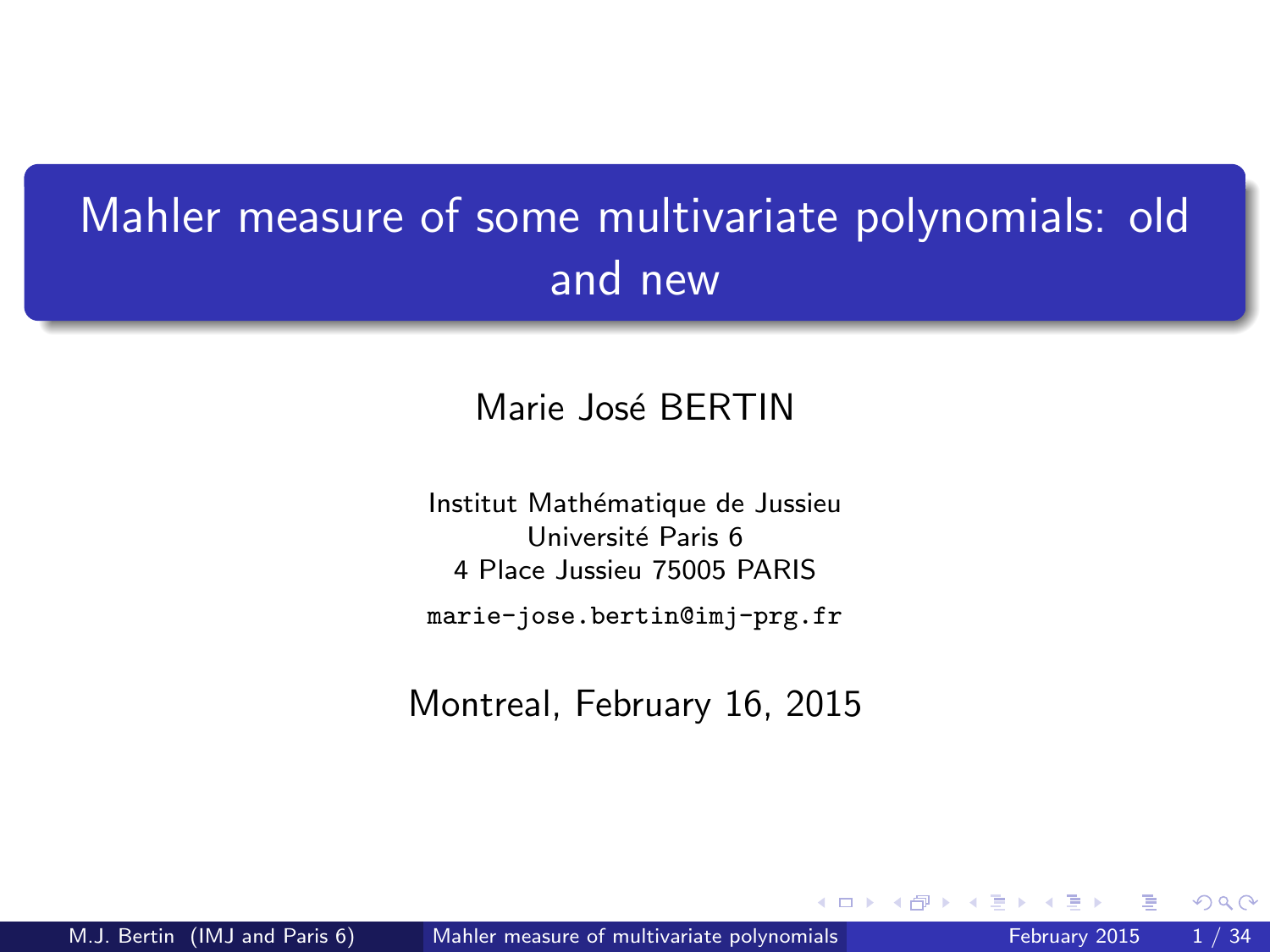We are interested in two types of polynomials:

- **1** two-variable polynomials with Mahler measure expressed as a Dirichlet L-series
- $\bullet$  three-variable polynomials defining singular  $K3$  surfaces with Mahler measure expressed as L-series of the K3 surface

all polynomials define  $K3$  surfaces over  $\mathbb O$ all the Mahler measures are the logarithmic ones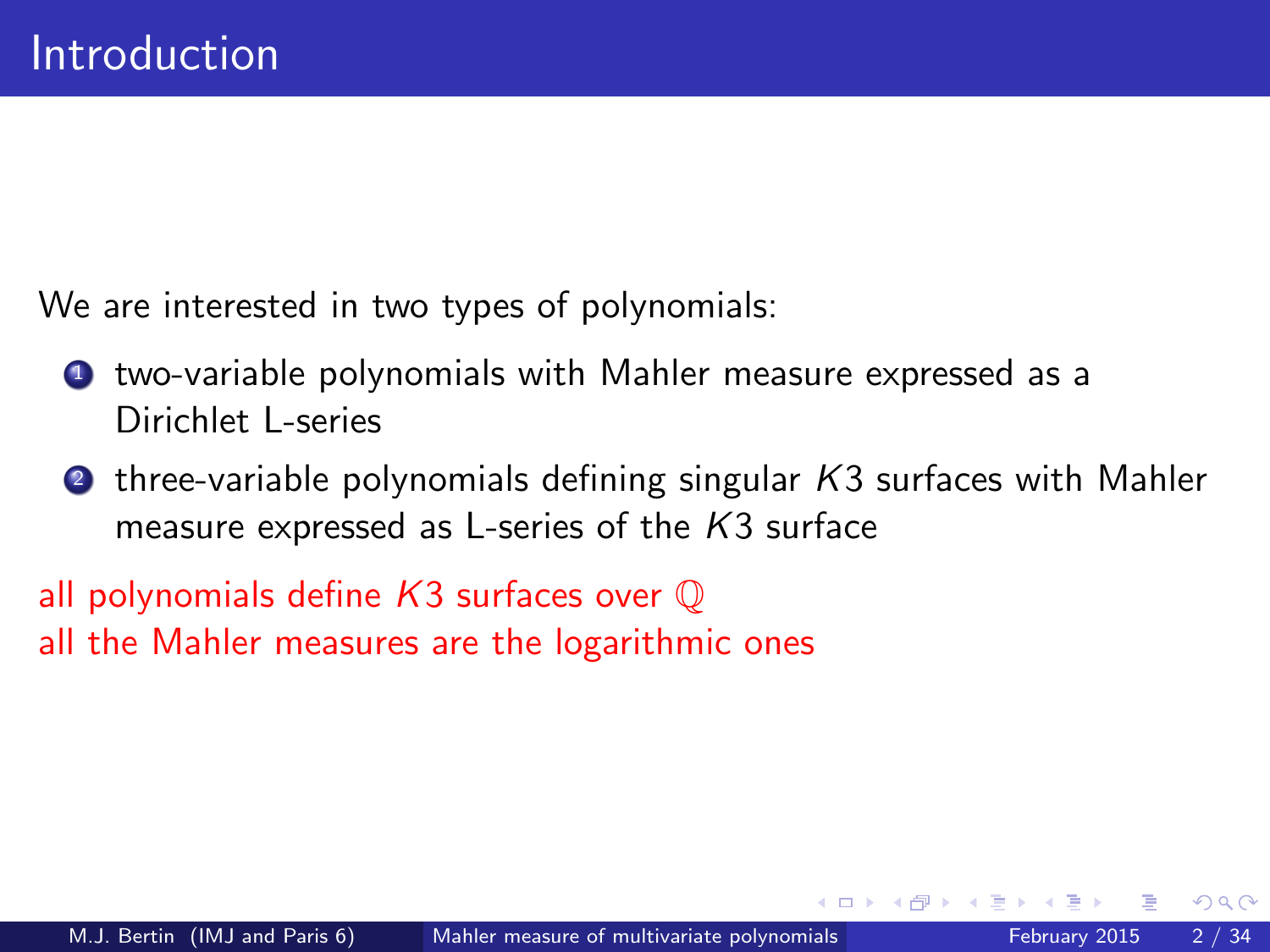### Boyd's Conjectures

Let us begin with some of Boyd's conjectures (1998)

$$
m(y^{2} + (x^{3} - 4x^{2} - 4x + 1)y + x^{3}) \stackrel{?}{=} d_{7}
$$
 (1)

$$
m((x2 + x + 1)(y2 + 1) + 2xy = \frac{1}{3}d_8
$$
 (2)

$$
m((x2 + x + 1)(y2 + x) + 3x(x + 1)y) \stackrel{?}{=} \frac{1}{6}d_{15}
$$
 (3)

$$
m((x2 + x + 1)(y2 + x2) + (x4 - x3 - 6x2 - x + 1)y \stackrel{?}{=} \frac{1}{3}d_7 + \frac{1}{6}d_{15}
$$
 (4)

$$
m((x2 + x + 1)(y2 + 1) + 6xy) \stackrel{?}{=} \frac{1}{6}d_{24}
$$
 (5)

$$
m(x^{2} + x + 1)(y^{2} + x) + (x^{3} - 4x^{2} - 4x + 1)y) \stackrel{?}{=} \frac{1}{18}d_{39}
$$
 (6)

$$
m((x^{4}+x^{3}+x^{2}+x+1)(y^{2}+1)+(x^{4}-3x^{3}-6x^{2}-3x+1)y) \stackrel{?}{=} \frac{1}{30} d_{55} (7)
$$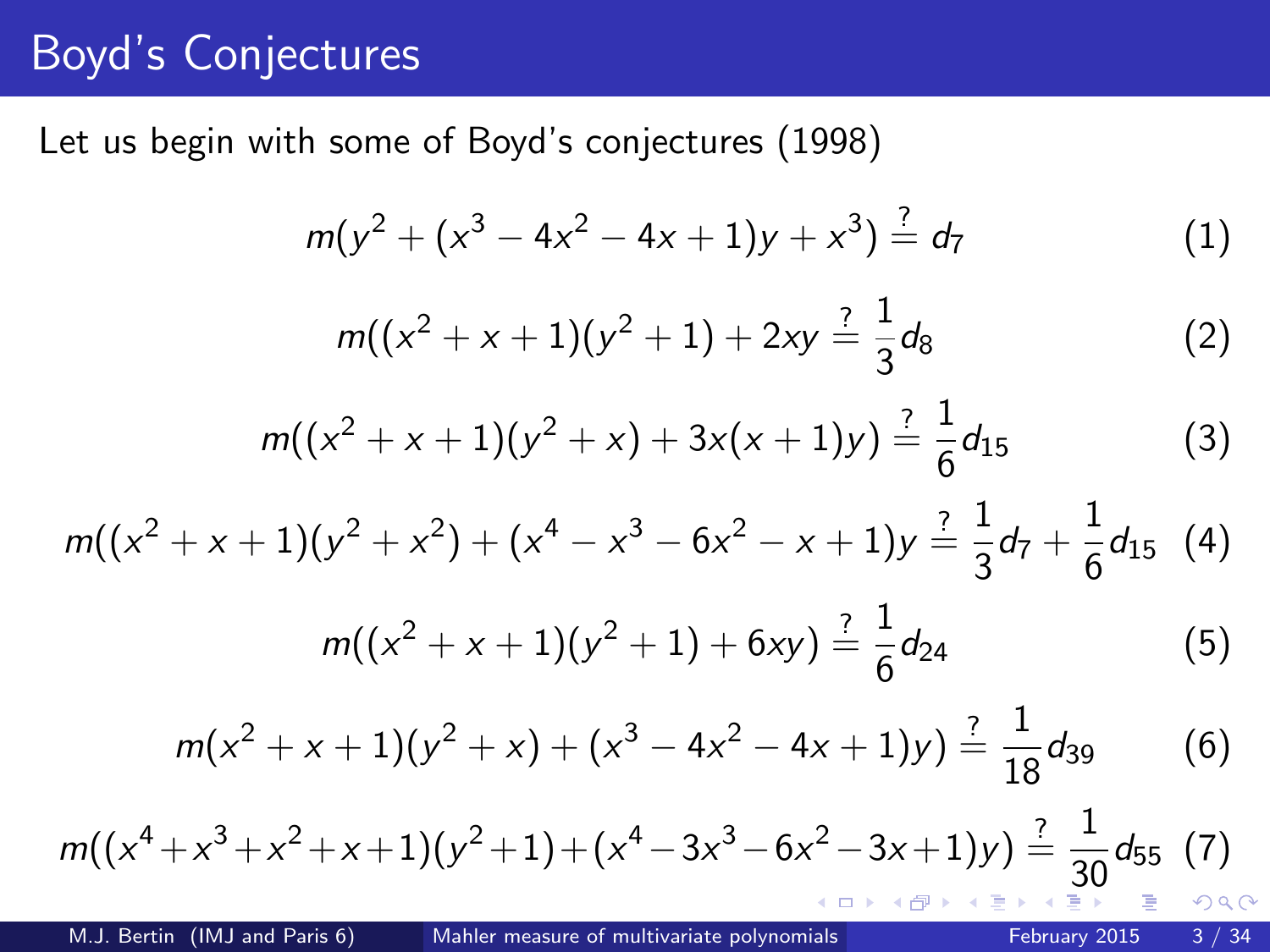$$
m((x + 1)^2y + x^2 + x + 1) \stackrel{?}{=} \frac{1}{3}d_7
$$
\n
$$
m((x^2 + x + 1)y + x^2 + 1) \stackrel{?}{=} \frac{1}{12}d_{15}
$$
\n
$$
m((x + 1)^2(x^2 + x + 1)y + (x^2 - x + 1)^2) \stackrel{?}{=} \frac{2}{3}d_{11}
$$
\n
$$
(10)
$$

 $\equiv$  990

イロト イ部 トイヨ トイヨト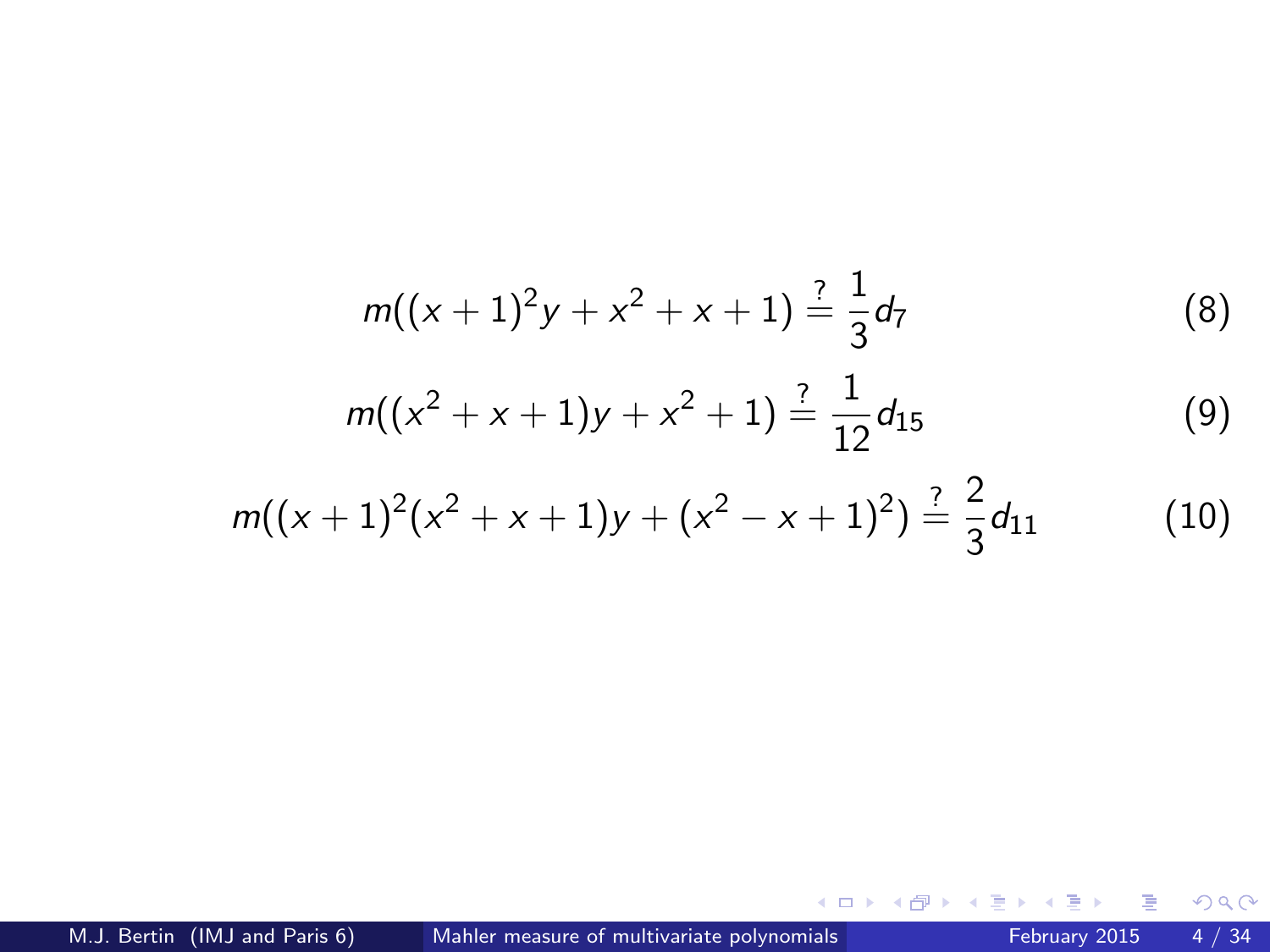The Dirichlet *L*-series  $d_f$  is defined by

$$
d_f := \frac{f^{3/2}}{4\pi}L(\chi_{-f}, 2) = L'(\chi_{-f}, 1)
$$

The logarithmic Mahler measure  $m$  of a non-zero Laurent polynomial  $A \in \mathbb{C}[x_1^{\pm 1},...,x_n^{\pm 1}]$  is defined as

$$
m(A) := \int_0^1 \ldots \int_0^1 \log |A(e^{2\pi i \theta_1}, ..., e^{2\pi i \theta_n})| d\theta_1... d\theta_n
$$

and its Mahler measure is the exponential of the latter. If  $A(x, y)$  is in two variables we can write

$$
A(x, y) = a_0(y) \prod_{j=1}^d (x - x_j(y))
$$

with  $x_i(y)$  algebraic functions in y.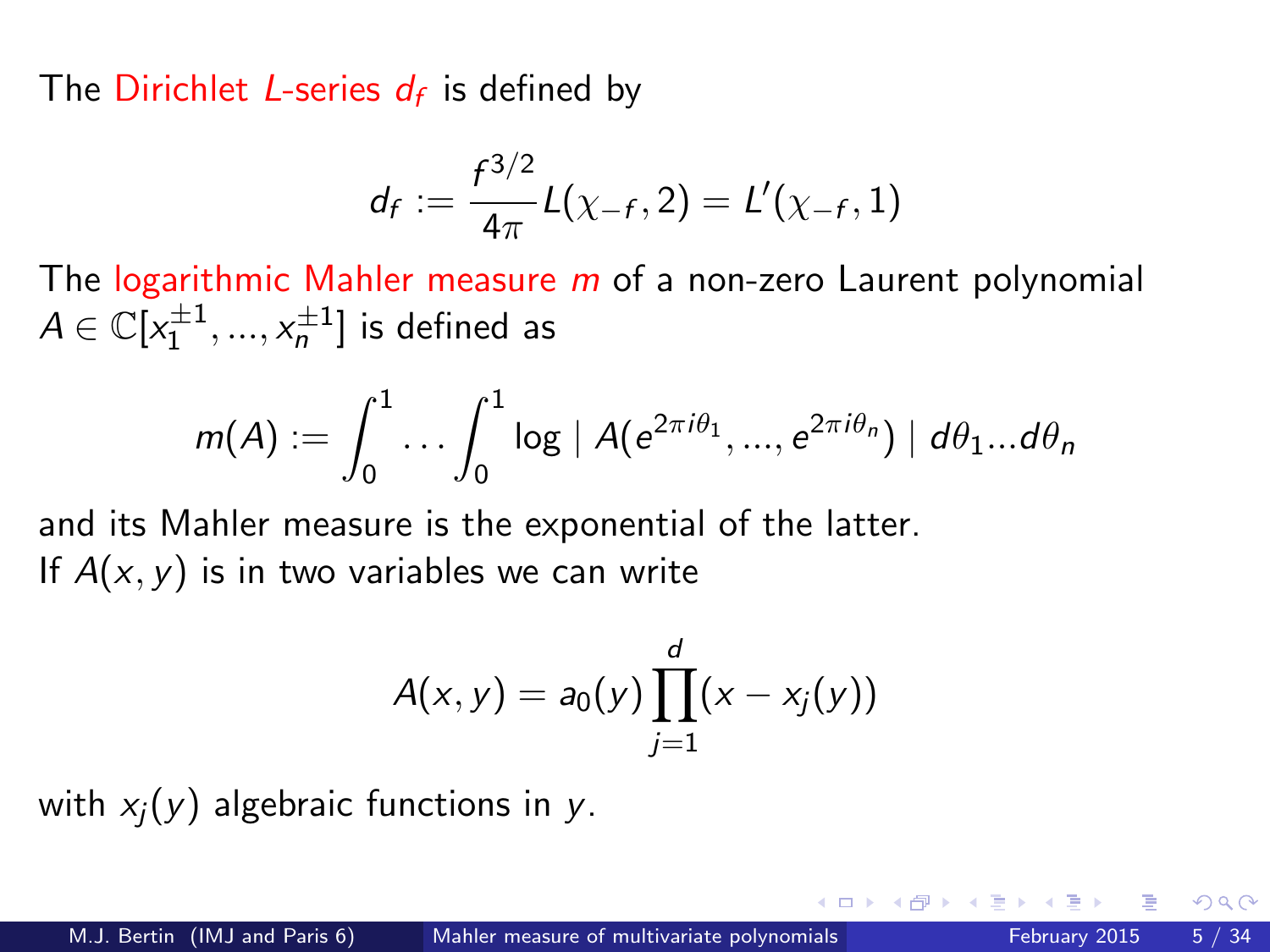By Jensen's formula

$$
m(A) = m(a_0) + \sum_{j=1}^d \frac{1}{2\pi i} \int_{|y|=1} \log^+ |x_j(y)| \frac{dy}{y}
$$

where  $\log^+ | z | = \log | z |$  if  $| z | \ge 1$  and 0 otherwise. Defining

$$
\eta(x,y) := \log |x| d \arg y - \log |y| d \arg x
$$

a real differential 1-form on  $X \setminus S$  (X the variety defined by the polynomial A, smooth projective completion of Y zero locus of A, S points of  $X$ where  $x$  or  $y$  has a zero or a pole), we get

$$
m(A) = m(a_0) + \frac{1}{2\pi} \int_{\gamma} \eta(x, y)
$$

 $\gamma$  oriented path on X projecting to  $Y \cap \{ |y| = 1, |x| \geq 1 \}$  and

$$
\delta \gamma = \sum_{k} \epsilon_k [w_k], \ \epsilon_k = \pm 1, \ \mid x(w_k) \mid = \mid y(w_k) \mid = 1, \ \ w_k \in \bar{\mathbb{Q}}
$$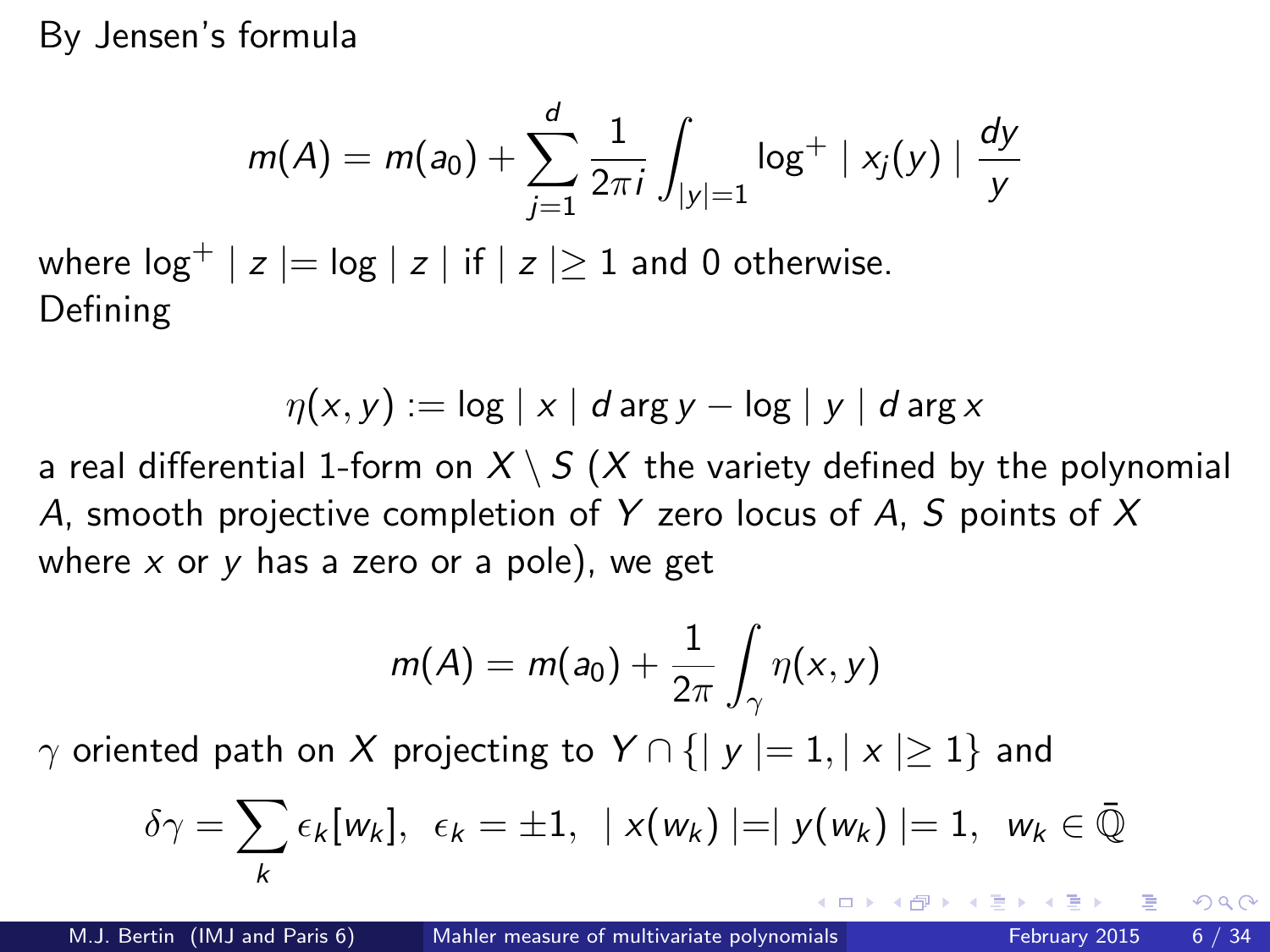Since dim  $X = 1$ .

$$
d\eta = \Im(\frac{dx}{x} \wedge \frac{dy}{y})
$$

vanishes and  $\eta$  is a closed differential. If A is "tempered",  $\eta$  extends to all of X. "Tempered" means the roots of all the face polynomials of the Newton polygon of A are roots of unity.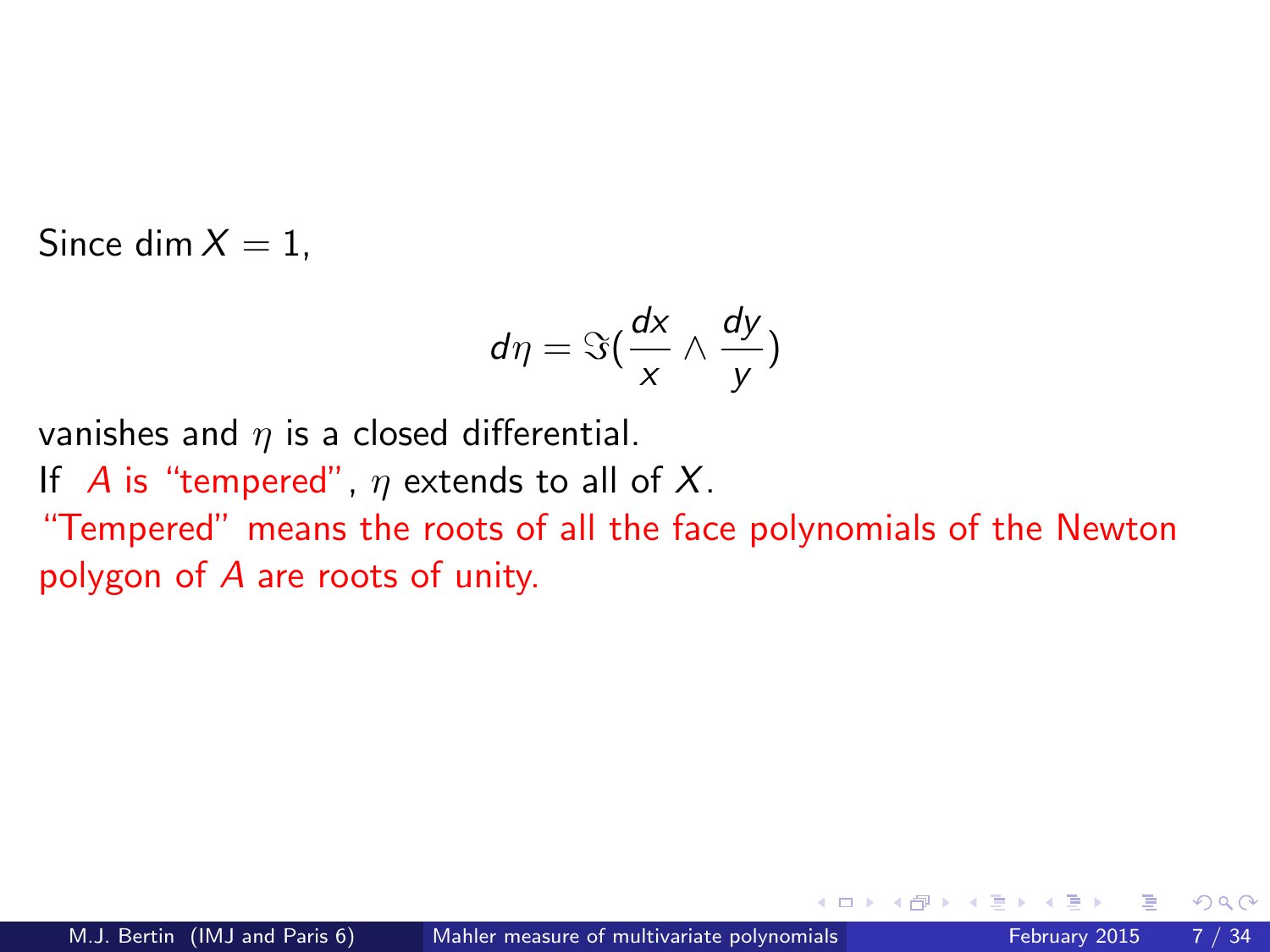Let X be a smooth projective algebraic curve defined over  $\mathbb C$  and let  $\mathbb C(X)$ be its function field. Let x,  $y \in \mathbb{C}(X)$  be two non-constant rational functions and let  $S \subset X$  be the set of zeros and poles of x or y. The image of the rational map  $(x,y)$  :  $X\setminus S\to \mathbb C^*\times \mathbb C^*$  is of dimension 1; let  $A \in \mathbb{C}[x, y]$  be a defining equation.

 $\{x, y\} \in K_2(X) \otimes \mathbb{O} \Leftrightarrow A$  "tempered"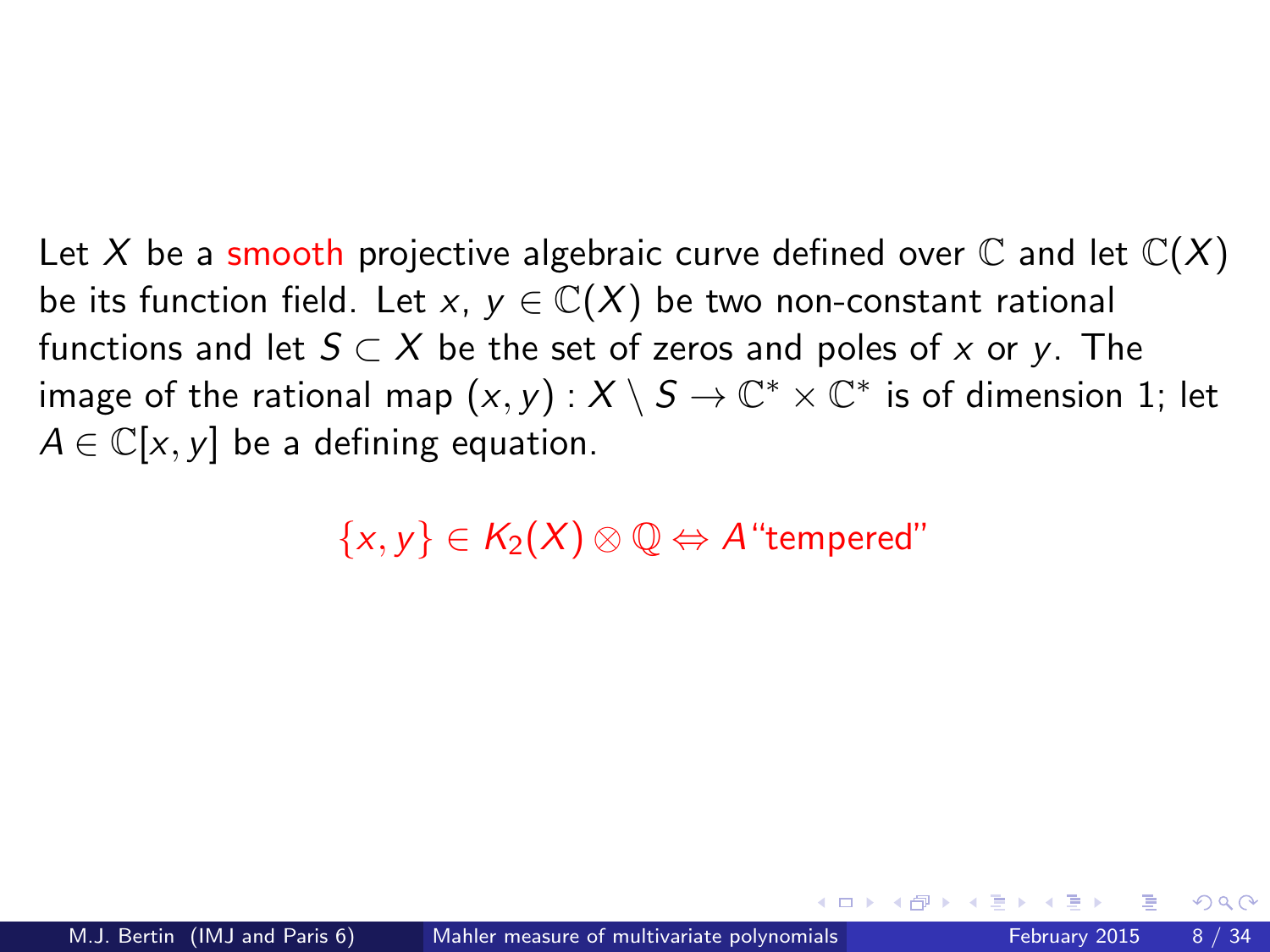If, in addition,

 $\{x, y\} = 0$  in  $K_2(X) \otimes \mathbb{Q}$ 

or equivalently, for some  $r_j \in \mathbb{Q}$  and  $z_j \in \mathbb{C}(X)^*$  we have

 $x \wedge y = r_1 \langle z_1 \rangle + \ldots r_n \langle z_n \rangle$  (T)

in  $\Lambda^2(\mathbb{C}(X)^*)\otimes\mathbb{Q}$  with  $\langle z\rangle:=z\wedge(1-z)$ , we say we have a triangulation of the wedge  $x \wedge y$ . Denote D the Bloch-Wigner dilogarithm

$$
D(t) = \Im(Li_2(t)) + \arg(1-t)\log|t|
$$

One can prove, under (T) that

$$
\eta(x, y) = dV, \quad V = D(\xi), \ \xi = r_1[z_1] + \ldots + r_n[z_n]
$$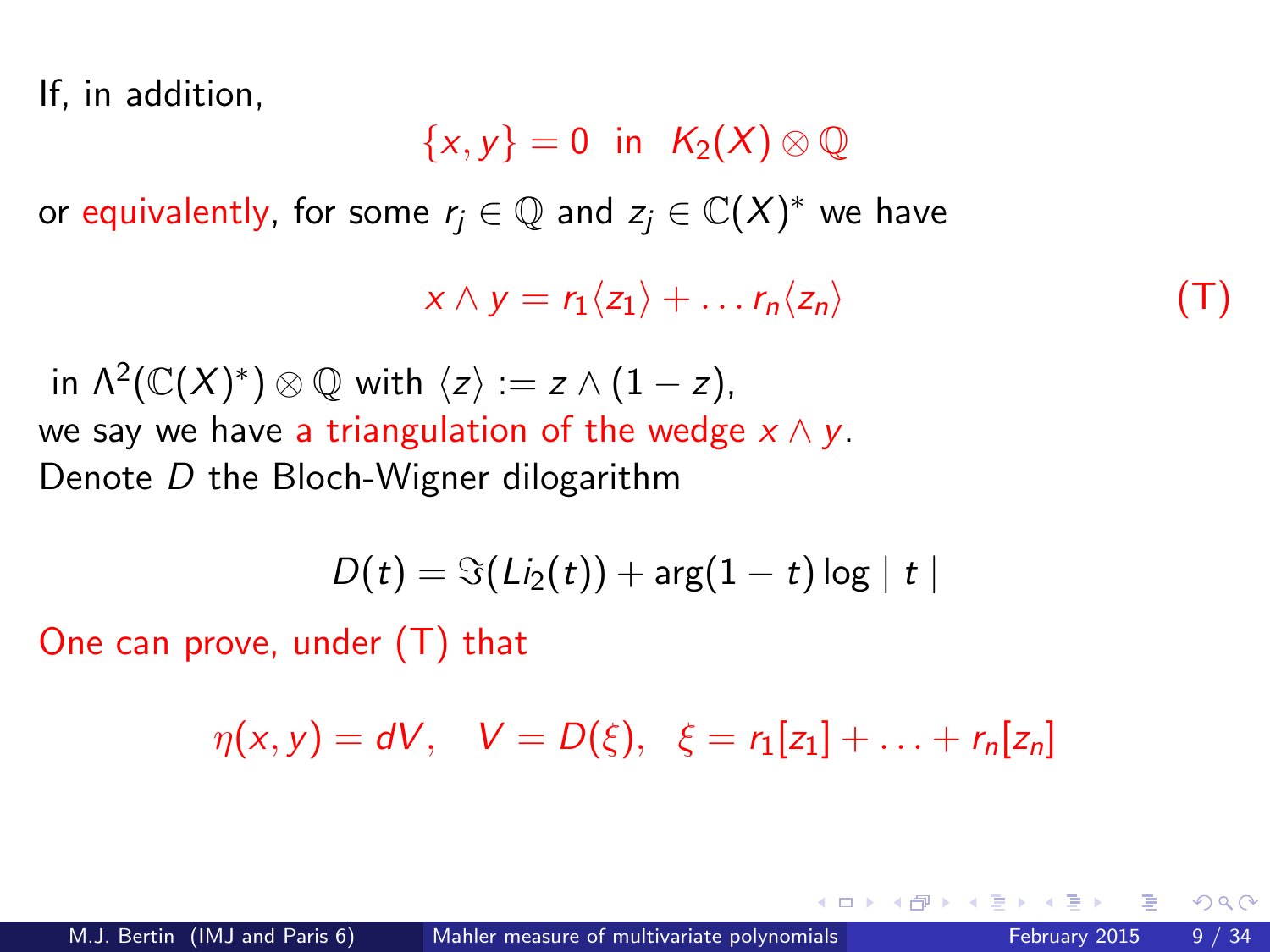Using Stokes, it follows

$$
2\pi m(A) = 2\pi m(a_0) + D(\xi), \quad \xi = \sum_k \epsilon_k \xi_k, \quad \xi_k = \sum_j [z_j(w_k)].
$$

To make short, the strategy is the following: Assume

- **1** A is tempered
- $\bullet x \wedge y$  can be triangulated

then  $\pi m(A)$  equals an explicit rational linear combination of values of the BlochWigner dilogarithm at algebraic arguments.

Moreover these algebraic values are linked to "toric points" i.e. points  $(x, y)$  satisfying  $|x| = |y| = 1$  and  $A(x, y) = 0$ . In the previous Boyd's conjectures the fields  $F_i$  associated to these toric points are imaginary quadratic.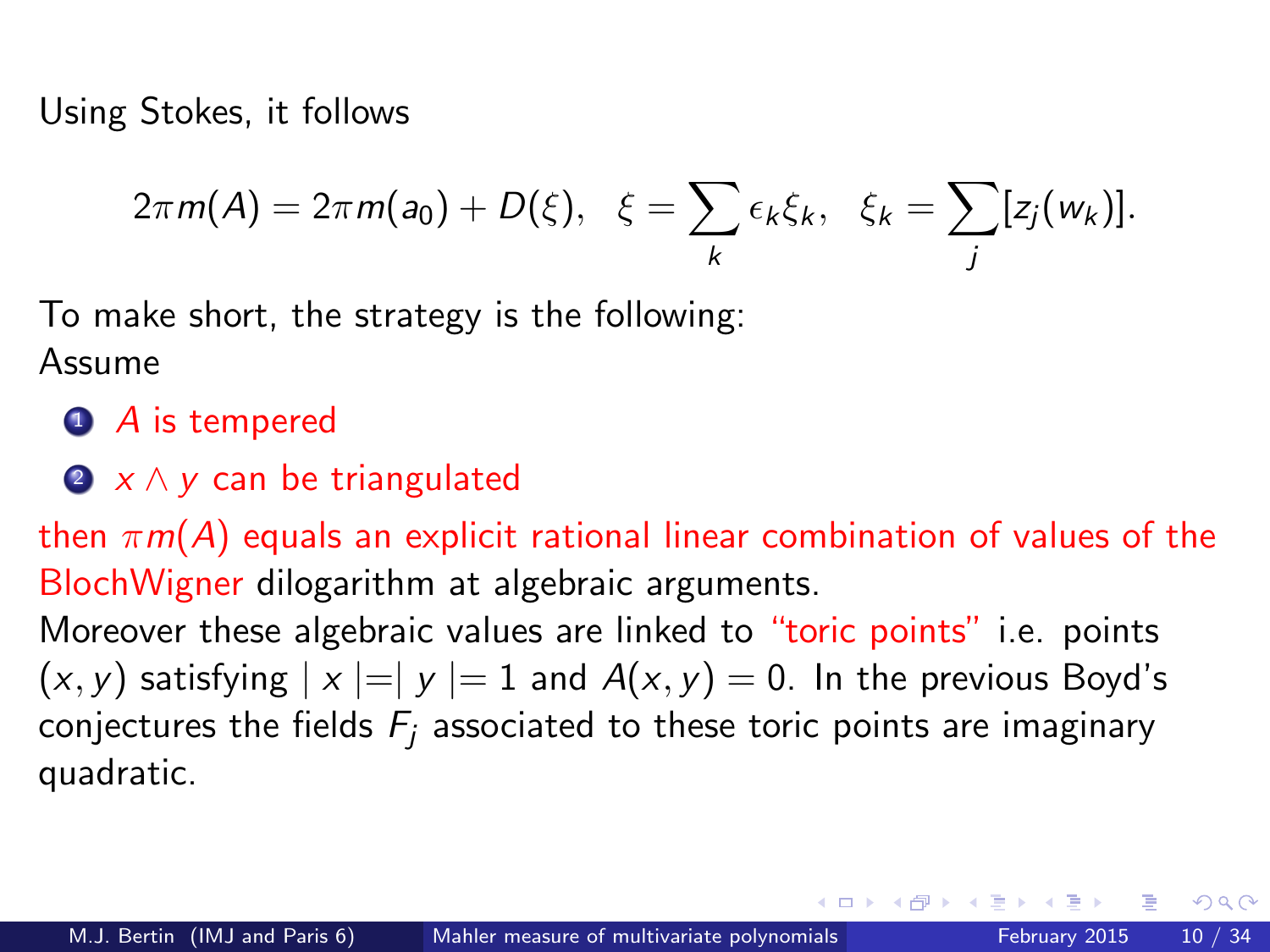Also we can prove:

$$
\xi_j\in\mathcal{B}(\mathit{F}_j)
$$

where  $\mathcal{B}(F_i)$  is the Bloch group of the field. Hence use Zagier's theorem

$$
\mathcal{B}(F_j)/\mathsf{Tors}\simeq\mathbb{Z}
$$

$$
D(\xi_j)\frac{\pi^2}{\sqrt{\mid D_{F_j}\mid}}=r\zeta_{F_j}(2)
$$

where r is an unknown rational number

Hence we need to determine  $r$  to achieve the proofs since

$$
\zeta_{\mathbb{Q}(\sqrt{-f})}(2) = \frac{\pi^2}{6}L(\chi_{-f}, 2) = \frac{4\pi^3}{4f\sqrt{f}}d_f.
$$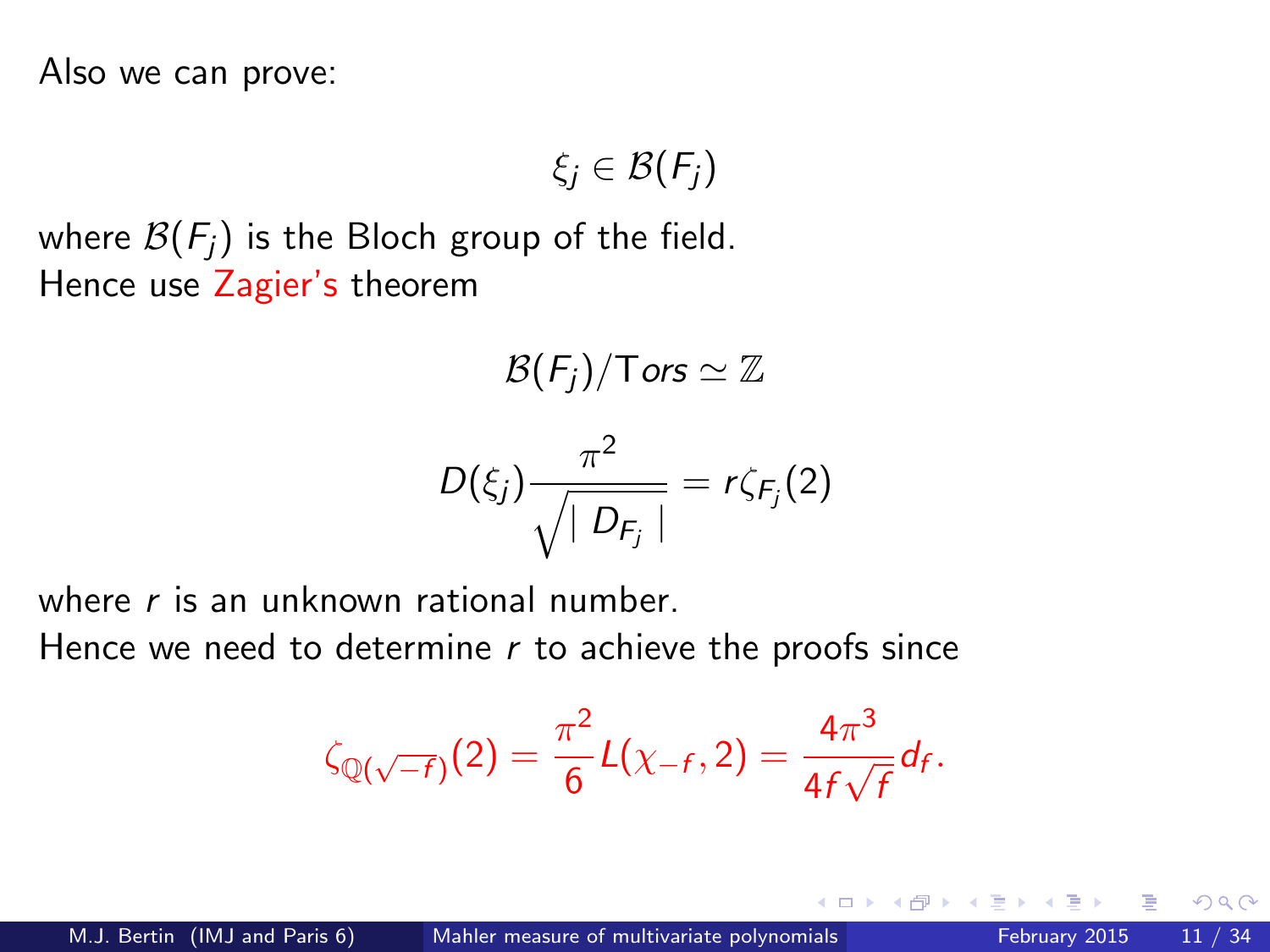For the determination of  $r$  we need the following ingredient. One associate to  $F_i$  an hyperbolic manifold  $M^3$ 

$$
M^3=\mathbb{H}^3/\Gamma_{F_j}
$$

Γ $_{F_j}$  being a discrete co-finite subgroup of  $Sl_2(\mathbb{C})=Aut(\mathbb{H}^3).$  $\zeta_{\mathsf{F}_j}(2)$  is related to  $\mathsf{Vol}(M^3)$   $(\mathsf{Humbert}\ (1919)$  by

$$
\zeta_{F_j}(2) = \frac{4\pi^2}{|D_{F_j}|^{3/2}} Vol(M^3).
$$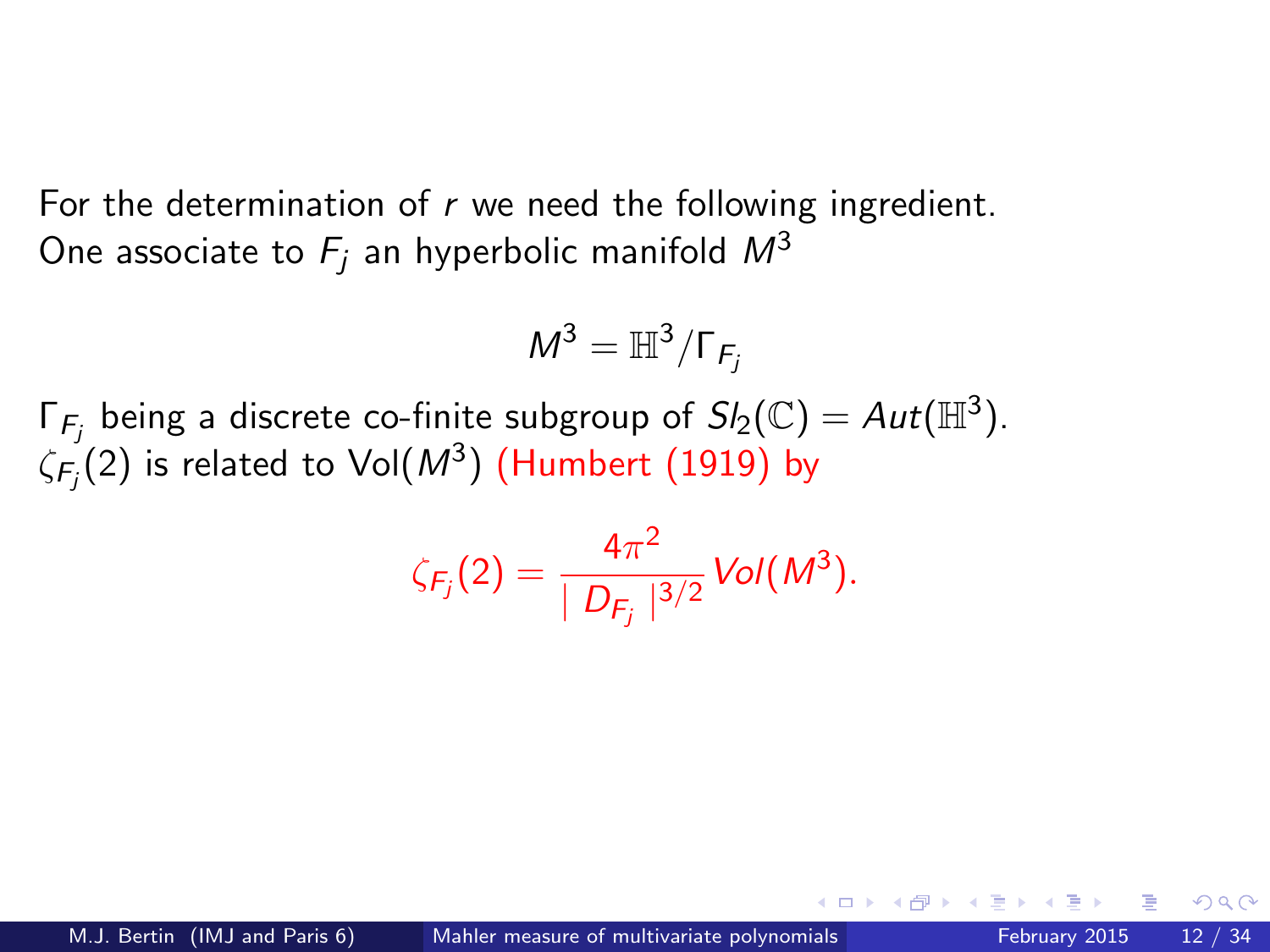The hyperbolic manifold  $\mathcal{M}^{3}$  can be triangulated by hyperbolic ideal tetrahedra (Milnor and Thurston) and its volume expressed in terms of a sum of  $N < 24$  Bloch-Wigner dilogarithms on algebraic numbers. Hence the theorem:

#### Theorem

If the number field F has only one complex embedding, $\zeta_F(2)$  is a sum of Bloch-Wigner dilogarithms on algebraic numbers.

For example, Zagier obtained

$$
\zeta_{\mathbb{Q}(\sqrt{-7})}(2) = \frac{4\pi^2}{21\sqrt{7}}(2D(\frac{1+\sqrt{-7}}{2}) + D(\frac{-1+\sqrt{-7}}{4})).
$$

Also, denoting  $a = \frac{1+\sqrt{-15}}{2}$  $\frac{\sqrt{-15}}{2}$ , Gangl found the formula

$$
\zeta_{\mathbb{Q}(\sqrt{-15})}(2) = \frac{4\pi^2}{45\sqrt{15}}[3D(a) + 4D(\frac{a+1}{2}) + 2D(a+1) + 2D(a-1)].
$$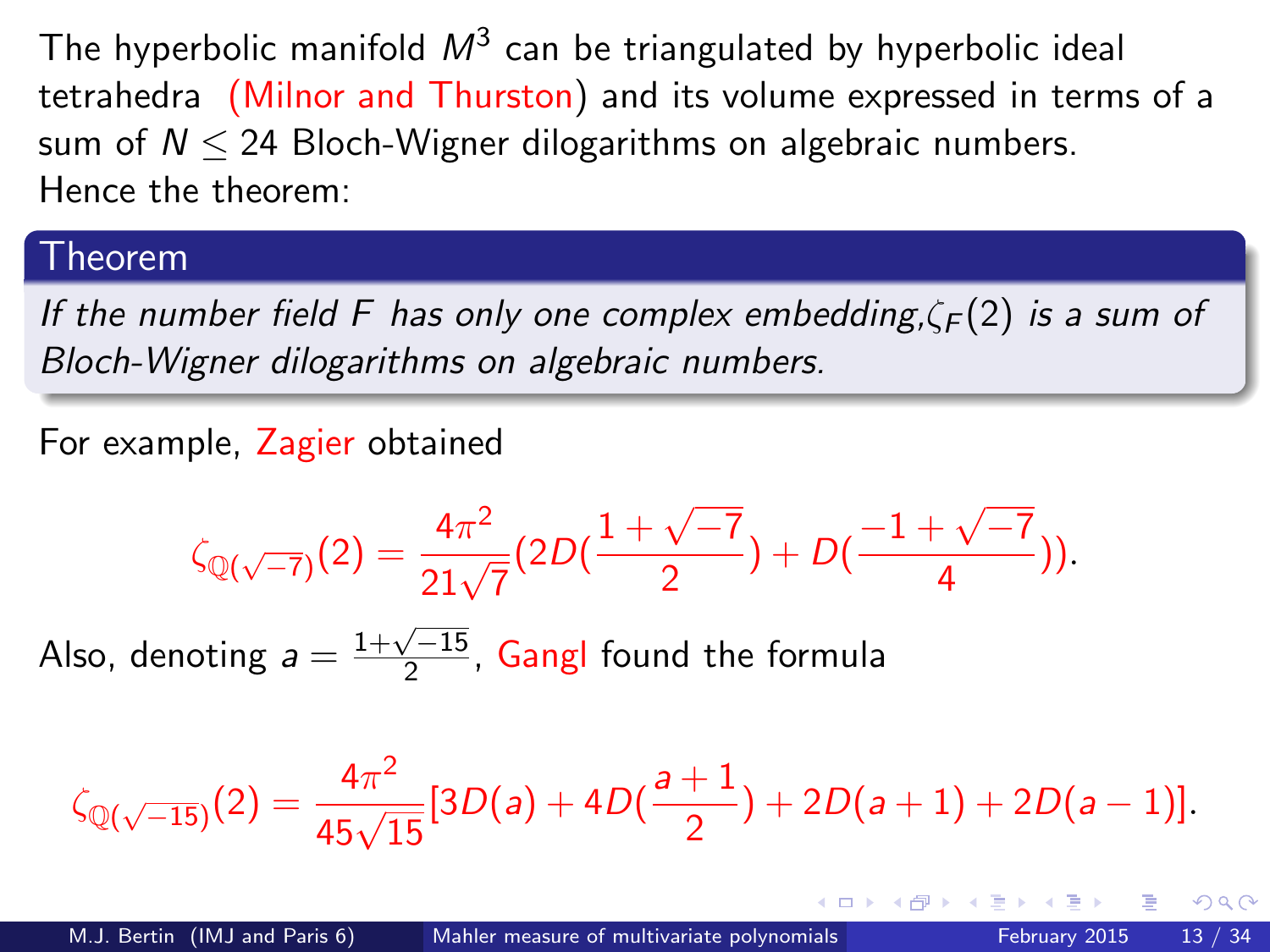Using the previous method when the curve defined by the polynomial is parametrizable, the triangulation of  $\eta$  is straightforward because of Tate's formula

if  $\alpha \neq \beta$ ,

$$
\eta(t-\alpha, t-\beta) = \eta(\frac{t-\alpha}{\beta-\alpha}, 1-\frac{t-\alpha}{\beta-\alpha}) + \eta(t-\alpha, \alpha-\beta) + \eta(\beta-\alpha, t-\beta)
$$

I proved (8) and (9) thanks to Zagier's and Gangl's formulae but not (10) because of lack of triangulation of the hyperbolic variety corresponding to  $\mathbb{Q}(\sqrt{-11})$ . However, if (10) is true I propose an analog to Zagier's and Gangl's

formula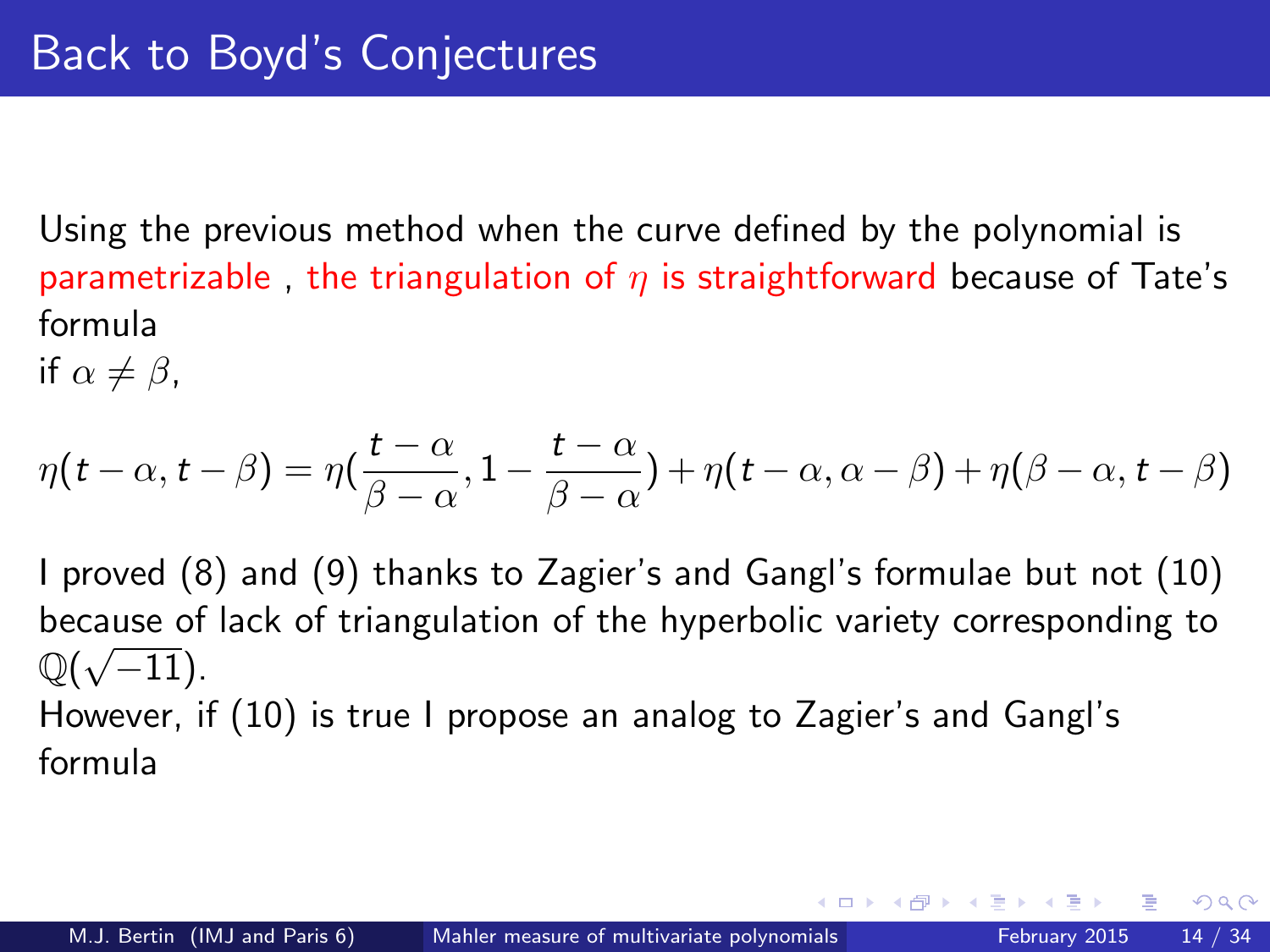$$
\zeta_{\mathbb{Q}(\sqrt{-11})}(2) \stackrel{?}{=} \frac{4\pi^2}{66\sqrt{11}} [2D(\frac{-49+3\sqrt{-11}}{50}) + D(\frac{-49+3\sqrt{-11}}{72})
$$
  
+6D(\frac{-1+3\sqrt{-11}}{10}) + D(\frac{-2+6\sqrt{-11}}{25}) + 2D(\frac{-3+9\sqrt{-11}}{25})]

Hope it corresponds to a nice triangulation!

4 D F

 $\mathcal{A}$  $\sim$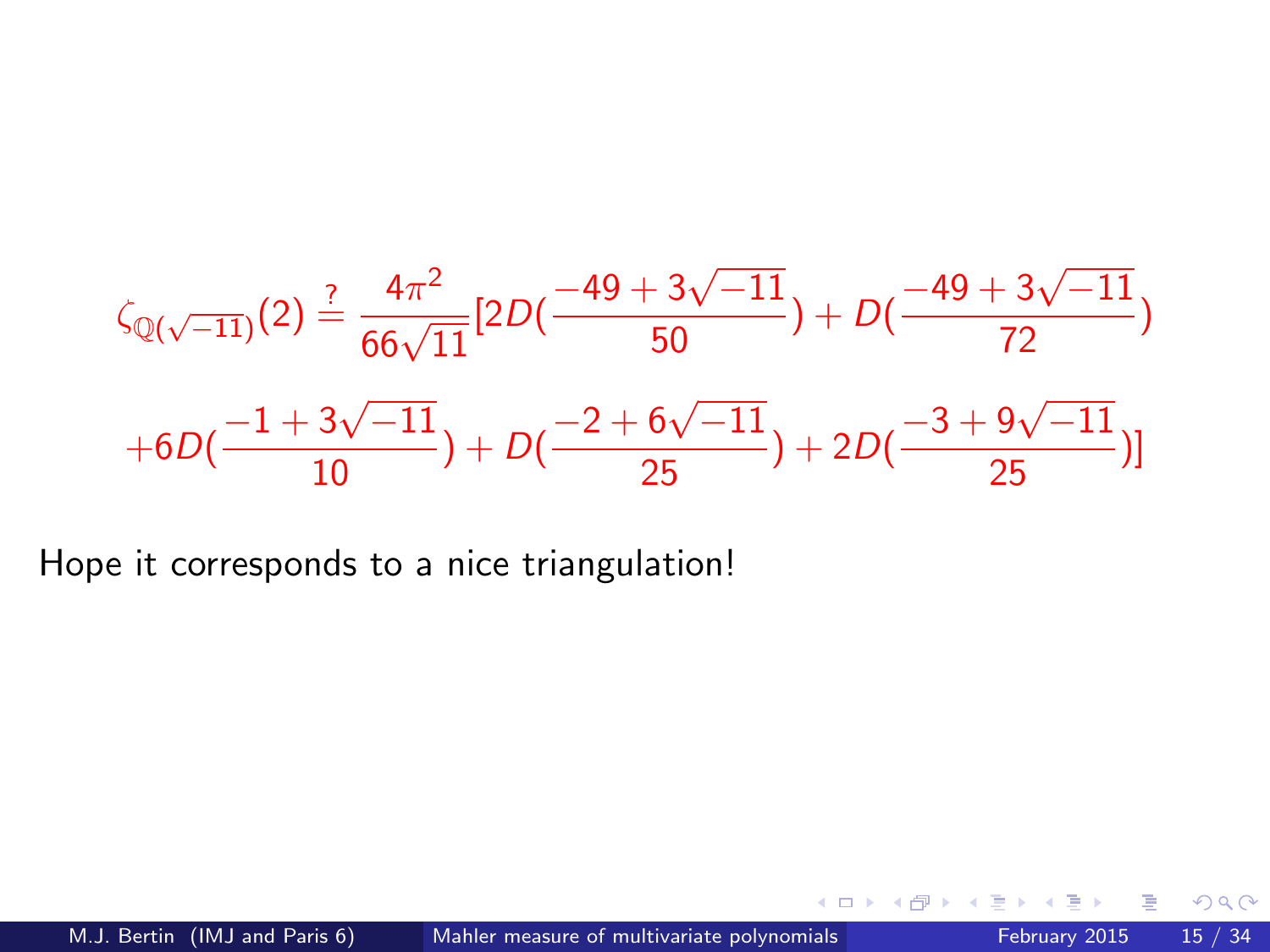### Formula (3) was proved by Boyd and Villegas.

In fact the genus of the curve  $(3)$  is 1: so it is birational to an elliptic curve. Using this, B-V found a triangulation of the wedge and concluded using Gangl's formula.

The genus of curves defined by  $(1)$  to  $(7)$  is respectively 2, 0, 1,1,0,1,1. In case of genus 0 the triangulation of the wedge is easy, but not the triangulation of the hyperbolic variety.

In case of genus 1, the elliptic curve to which it is birational is a non singular plane model of the curve.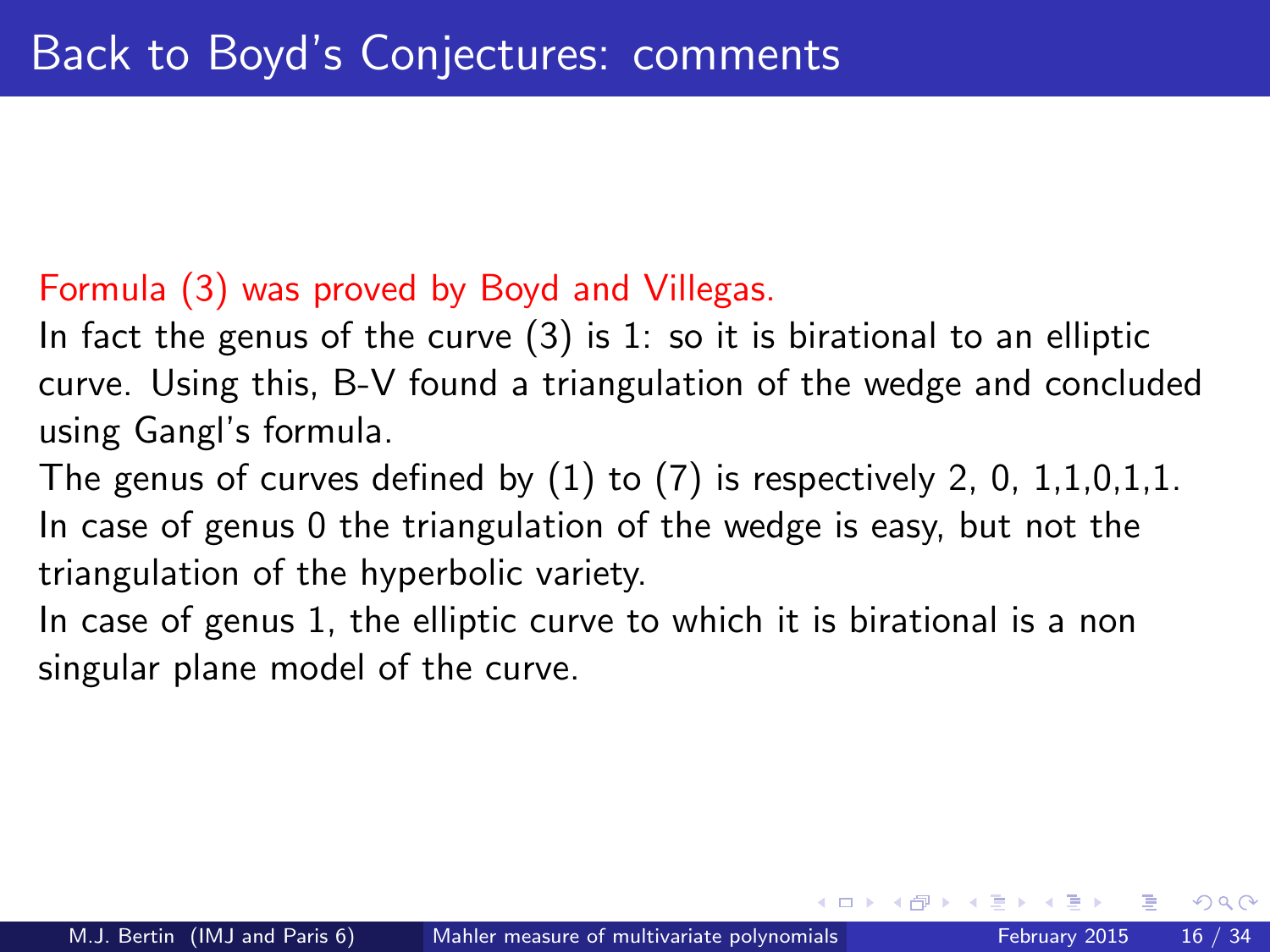It is defined by the homogenous polynomial

$$
(x2 + xt + t2)(y2 + x2)t + (x4 – x3t – 6x2t2 – xt3 + t4)y
$$

Compute the genus; hence we take homogenous coordinates. We find 3 multiple points (0 : 1 : 0), (1 : 1 : 1), (-1, 1, 1)  $(0:1:0)$  is an ordinary triple point since we have

$$
t(x^2+xt+t^2)+...
$$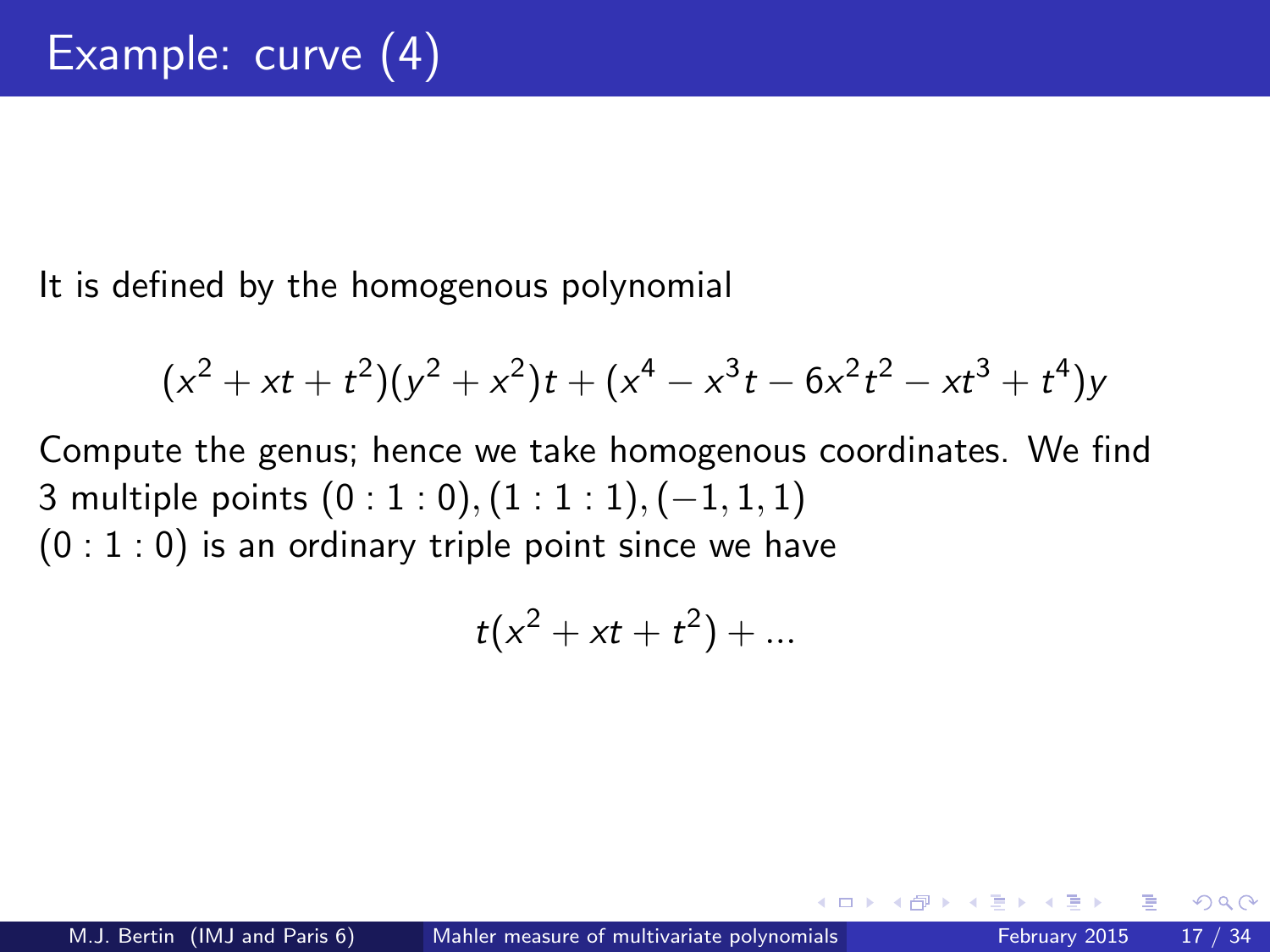$(1:1:1)$  is an ordinary double point since taking  $x = 1 + X$ ,  $y = 1 + Y$ ,  $t = 1$  we get

$$
3Y^2 - 6XY + 8X^2 + \dots
$$

so the tangents at this double point are distinct of slope  $\frac{3\pm\sqrt{-15}}{3}$  $\frac{\sqrt{115}}{3}$ . Notice that this point is toric hence its desingularization in the elliptic model gives two points above  $(1:1:1)$  with coordinates expressed with  $\mathbb{Q}(\sqrt{-15})$ . Thus the term in  $d_{15}$  in the Mahler measure.

Thus the term in  $a_{15}$  in the wiahler measure.<br>Finally (−1 : 1 : 1) is a toric double point associated to  $\mathbb{Q}(\sqrt{2})$  $(-7)$ . I found an elliptic model of (4) but got only a partial triangulation of  $x \wedge y!$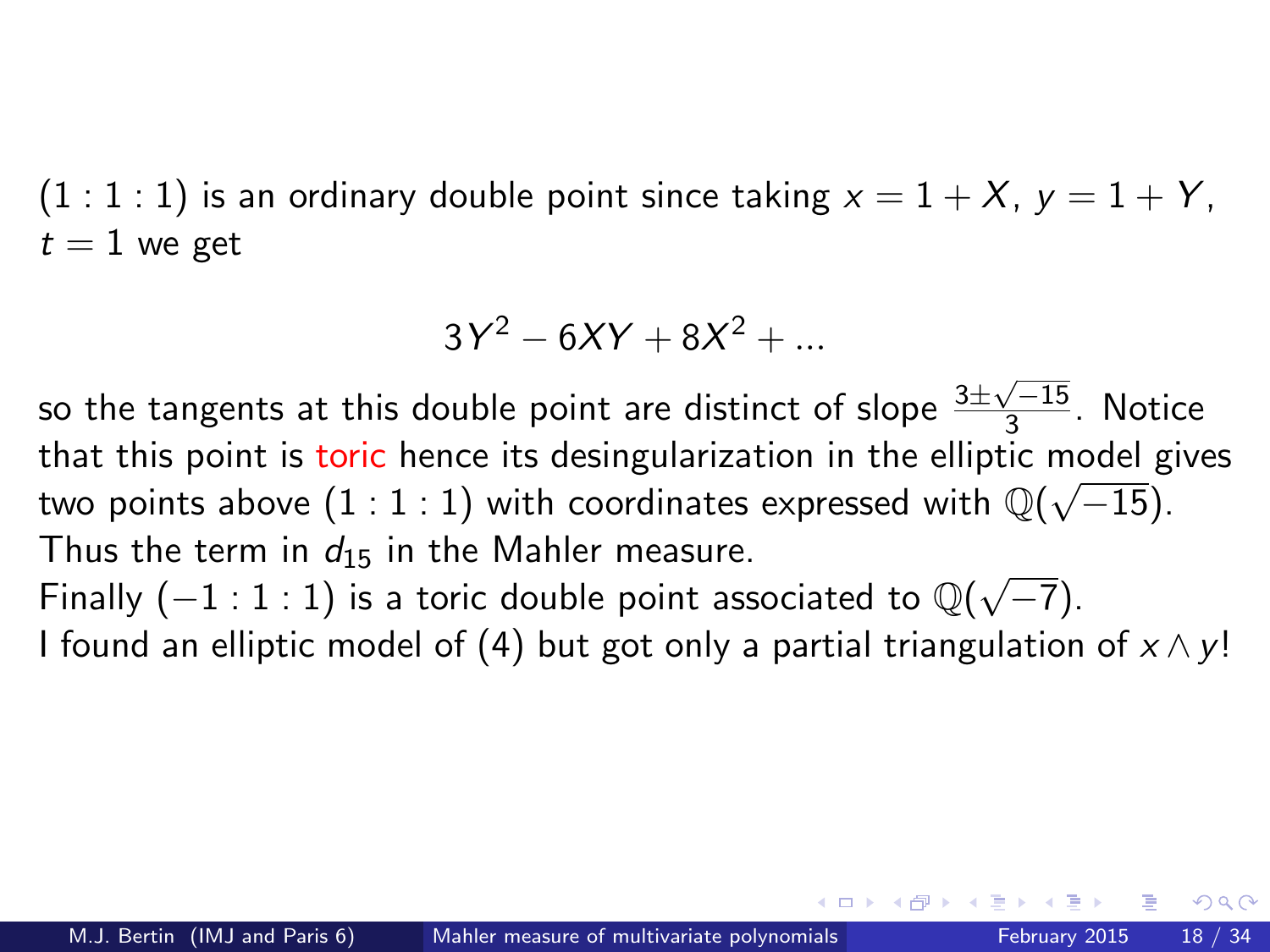Motivations concerning Mahler measure of polynomials defining K3 surfaces

<sup>1</sup> Deninger's guess (1996) proved in 2011 by Rogers and Zudilin, again in 2013 by Zudilin

$$
m(x+\frac{1}{x}+y+\frac{1}{y}+1)=\frac{15}{4\pi^2}L(E_{15},2)=L'(E,0)
$$

<sup>2</sup> Maillot's hint (2003) using a result of Darboux (1875): the Mahler measure of P which is the integration of a differential form on a variety, when  $P$  is non reciprocal, is in fact an integration on a smaller variety and the expression of the Mahler measure is encoded in the cohomology of the smaller variety.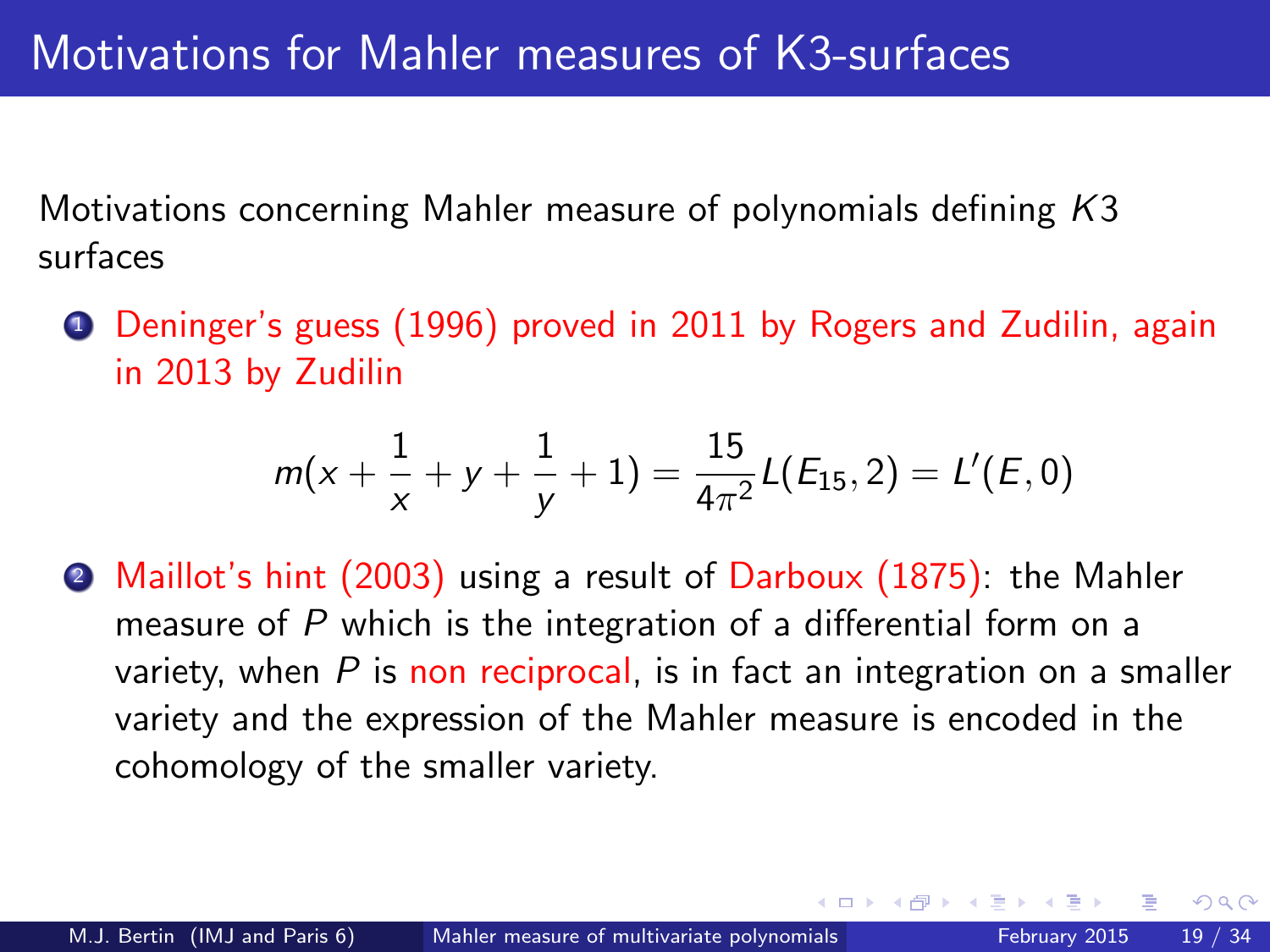This phenomenom can be seen in (Villegas's Conjecture (2004))

$$
m(x_0 + x_1 + x_2 + x_3 + x_4) \stackrel{?}{=} \frac{675\sqrt{15}}{16\pi^3}L(f, 4)
$$

f cusp form of weight 3 and conductor 15. The smaller variety is defined by

$$
x_0 + x_1 + x_2 + x_3 + x_4 = 0
$$
  

$$
\frac{1}{x_0} + \frac{1}{x_1} + \frac{1}{x_2} + \frac{1}{x_3} + \frac{1}{x_4} = 0.
$$

It is the modular K3-surface studied by Peters, Top, van der Vlugt defined by a reciprocal polynomial. Its L-series is related to  $f$ .

Briefly, to guess the Mahler measure of a non reciprocal polynomial we need results on reciprocal ones.

In particuliar, it is very important to collect many examples of Mahler measures of K3-hypersurfaces.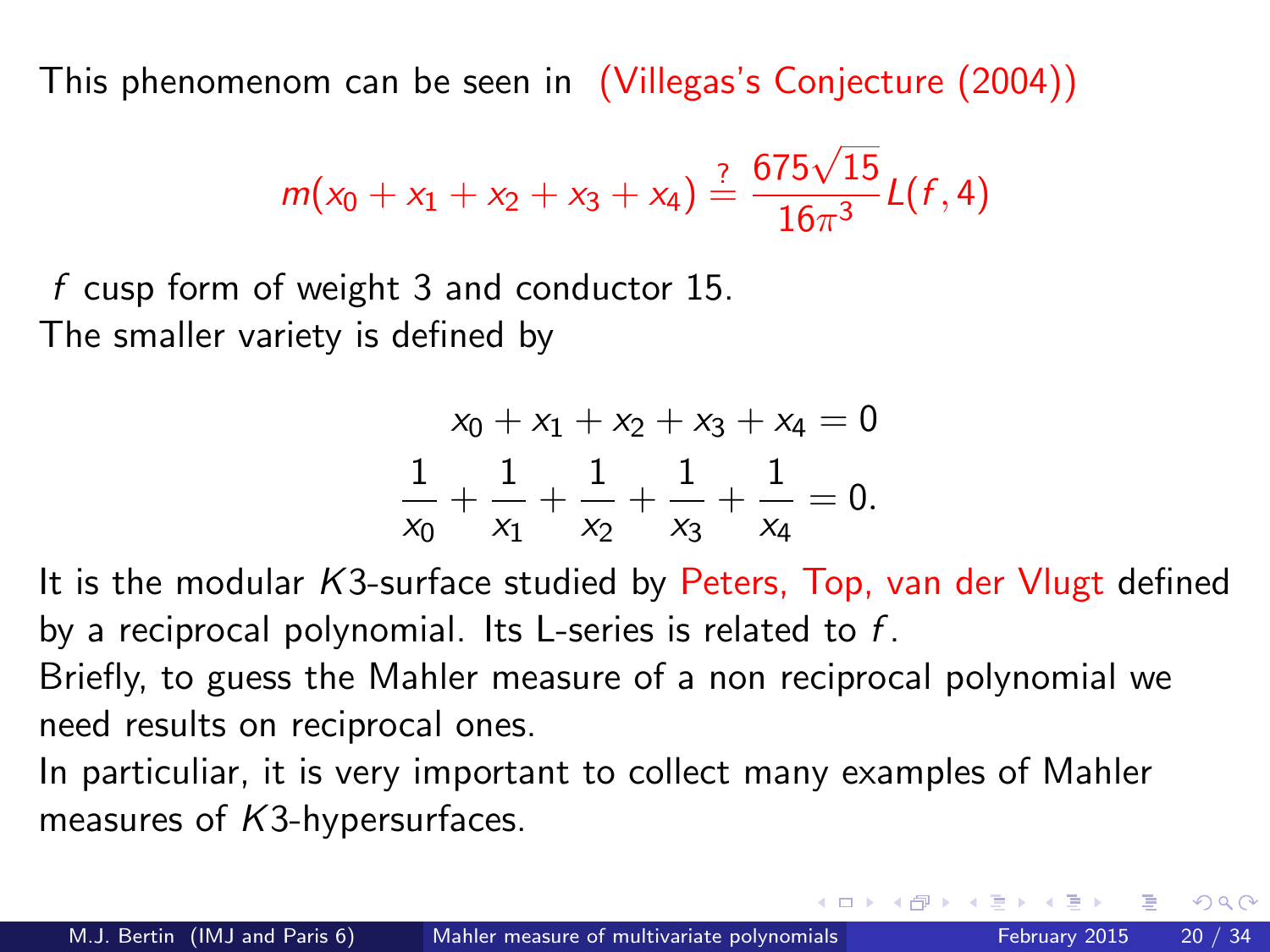What is a K3 surface? The polynomials

$$
x + \frac{1}{x} + y + \frac{1}{y} + z + \frac{1}{z} + xy + \frac{1}{xy} + xz + \frac{1}{xz} + yz + \frac{1}{yz} + \lambda = 0
$$

define a family of  $K3$  surfaces.

But prior to the definition, let me show you the Newton polytope of that family.

More precisely, this Newton polytope is in the same class as the reflexive polytope of index 1529.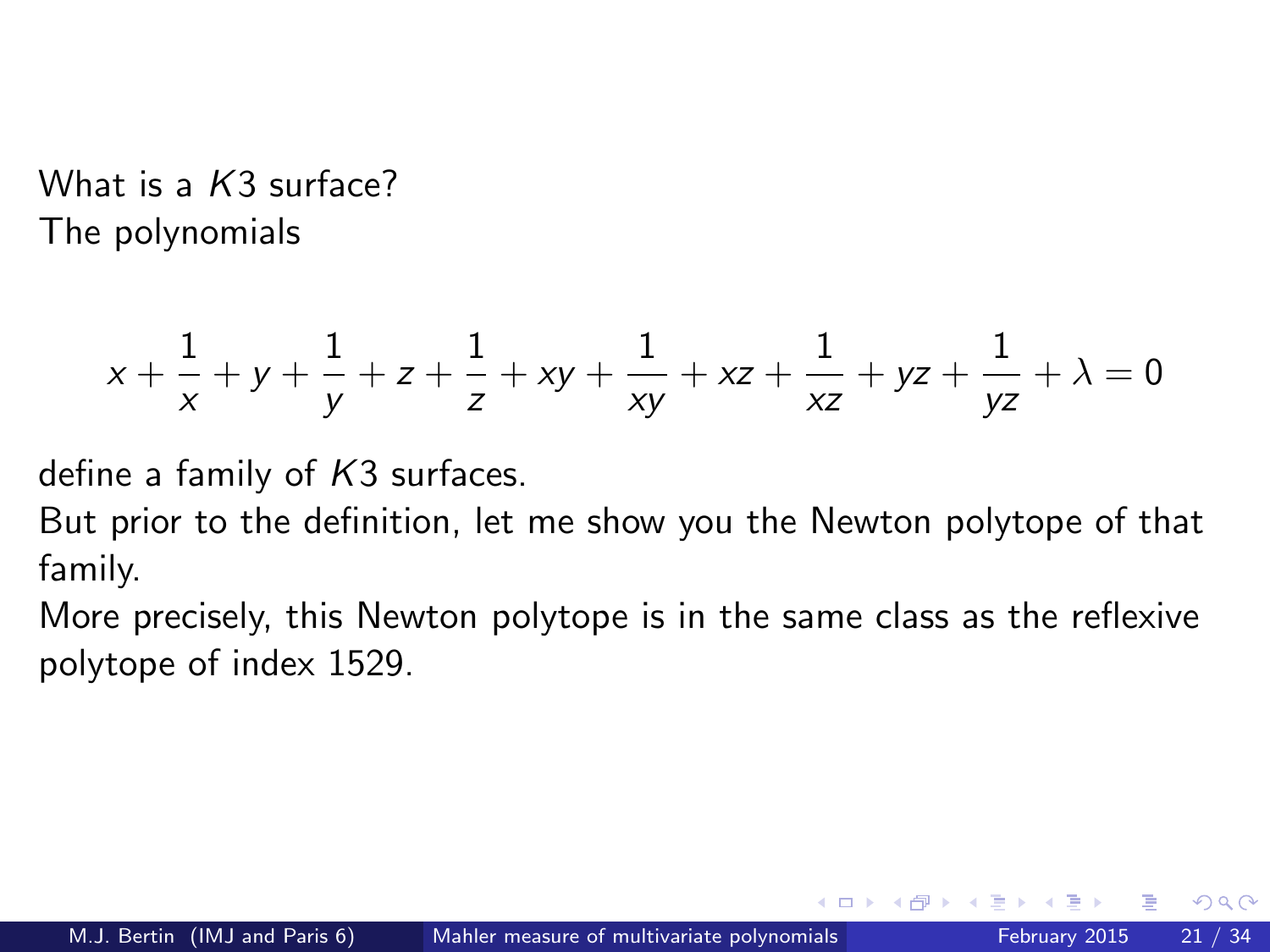

### Reflexive polytope 1529

≃

4 日下

×.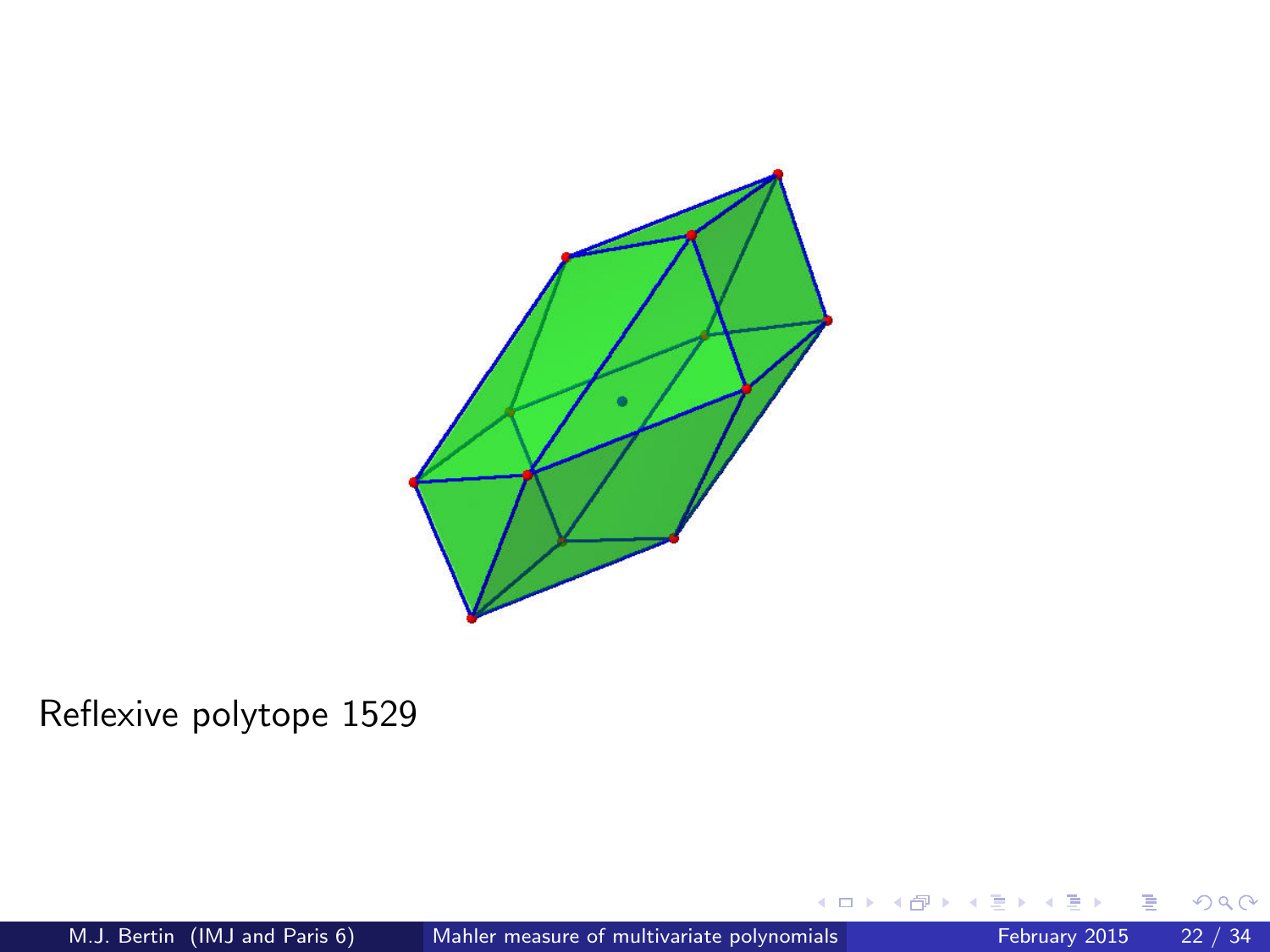This Newton polytope is a reflexive polytope with 12 vertices and 14 facets. This polytope has the greatest number of facets of any three-dimensional reflexive polytope; furthermore, there is a unique three-dimensional reflexive polytope with this property, up to isomorphism. In the database of reflexive polytopes found in Sage, this polytope has index 1529.

Using the coordinates of the vertices we see that there are

- **1** 8 facets of Mahler measure 1
- **2** 6 facets of Mahler measure  $d_3$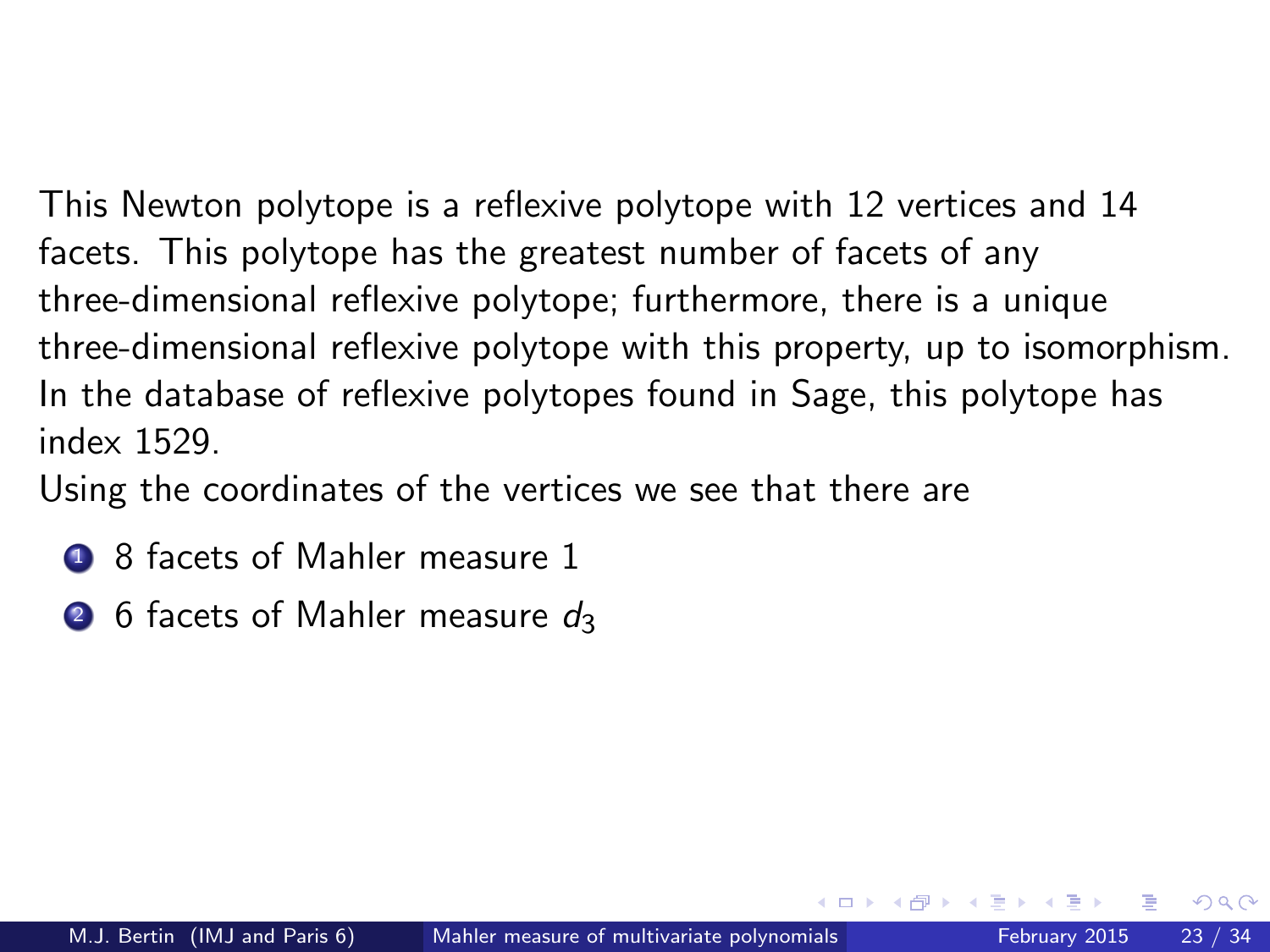Another way of showing a surface is  $K3$  is with the help of elliptic fibrations.

For example, in the previous family, for  $\lambda = 0$ , take  $w := x + y + z$  (w is called an elliptic parameter), express the equation under a Weierstrass form and get

$$
Y^2 + (w^2 + 3)XY + (w^2 - 1)^2Y = X^3.
$$

When you get such a Weierstrass equation

$$
y^{2}+a_{1}\left( t\right) yx+a_{3}\left( t\right) y=x^{3}+a_{2}\left( t\right) x^{2}+a_{4}\left( t\right) x+a_{6}(t)
$$

with  $a_i(t)$  polynomial in t of degree  $\leq 2i$  and exactly 2*i* for one *i*, we have a  $K3$  elliptic surface fibered in t.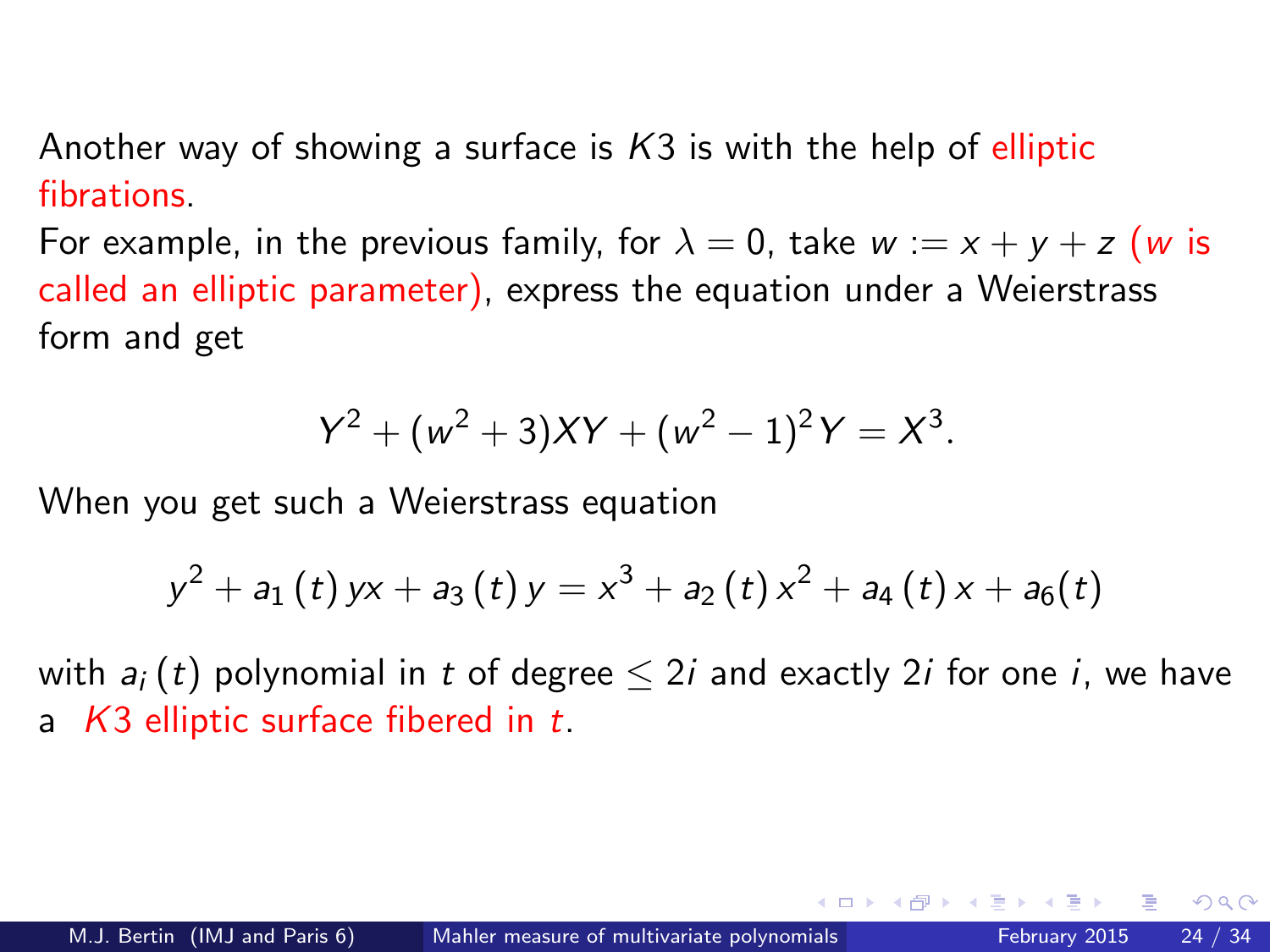Most of our results concern polynomials of the family

$$
P_k = x + \frac{1}{x} + y + \frac{1}{y} + z + \frac{1}{z} - k,
$$

more precisely polynomials of the family defining K3 surfaces of Picard number 20 i.e. with a Néron-Severi lattice of rank 20, thanks to Schütt's result: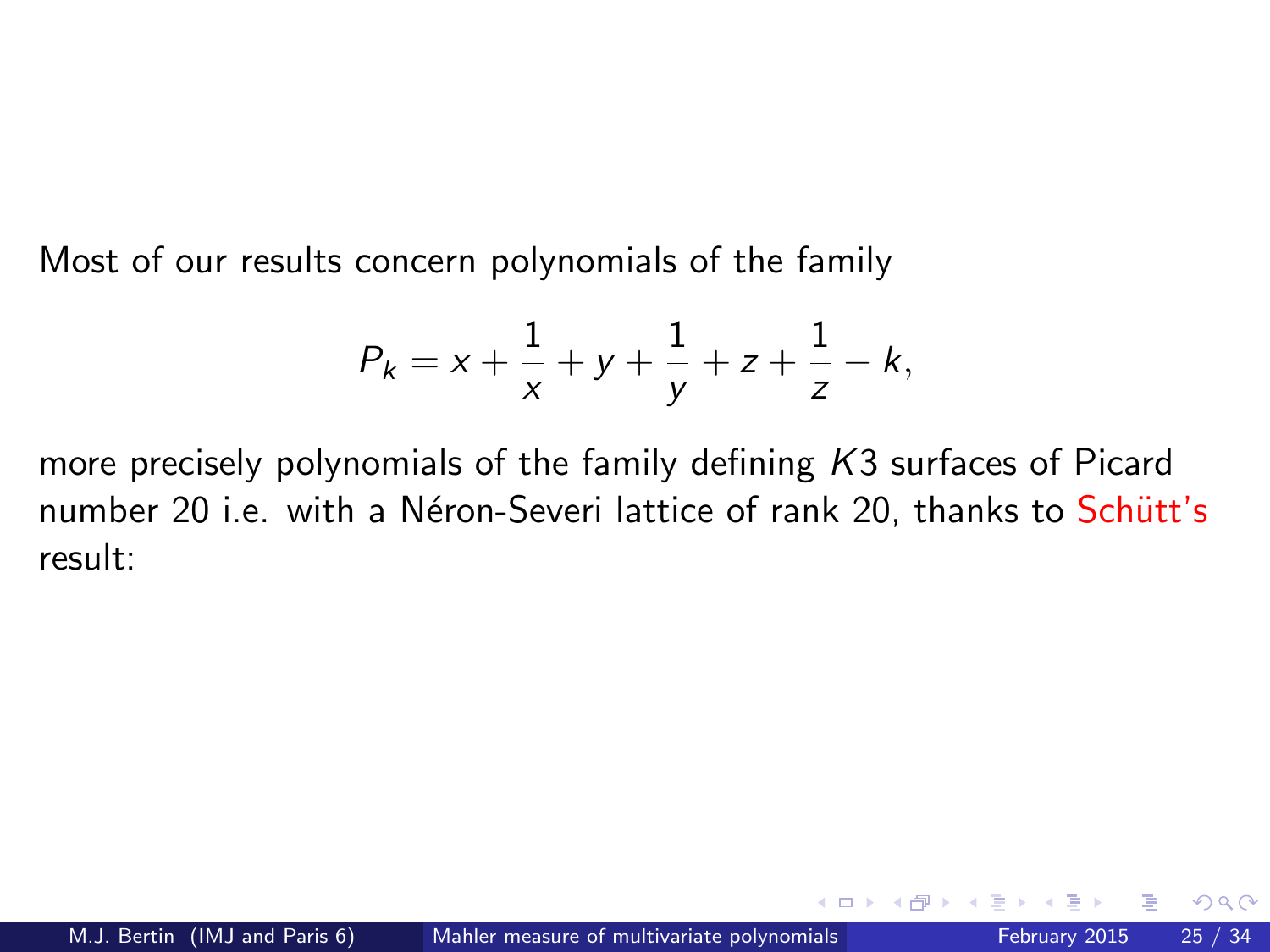# The last ingredient: Schütt's classification of CM-newforms of weight 3

### Theorem

Consider the following classifications of singular K3 surfaces over Q:

- by the discriminant d of the transcendental lattice of the surface up to squares,
- by the associated newform up to twisting,
- by the level of the associated newform up to squares,
- by the CM-field  $\mathbb{Q}(\sqrt{2})$ −d) of the associated newform.

Then, all these classifications are equivalent. In particuliar,  $\mathbb{Q}(\sqrt{n})$ −d) has exponent 1 or 2.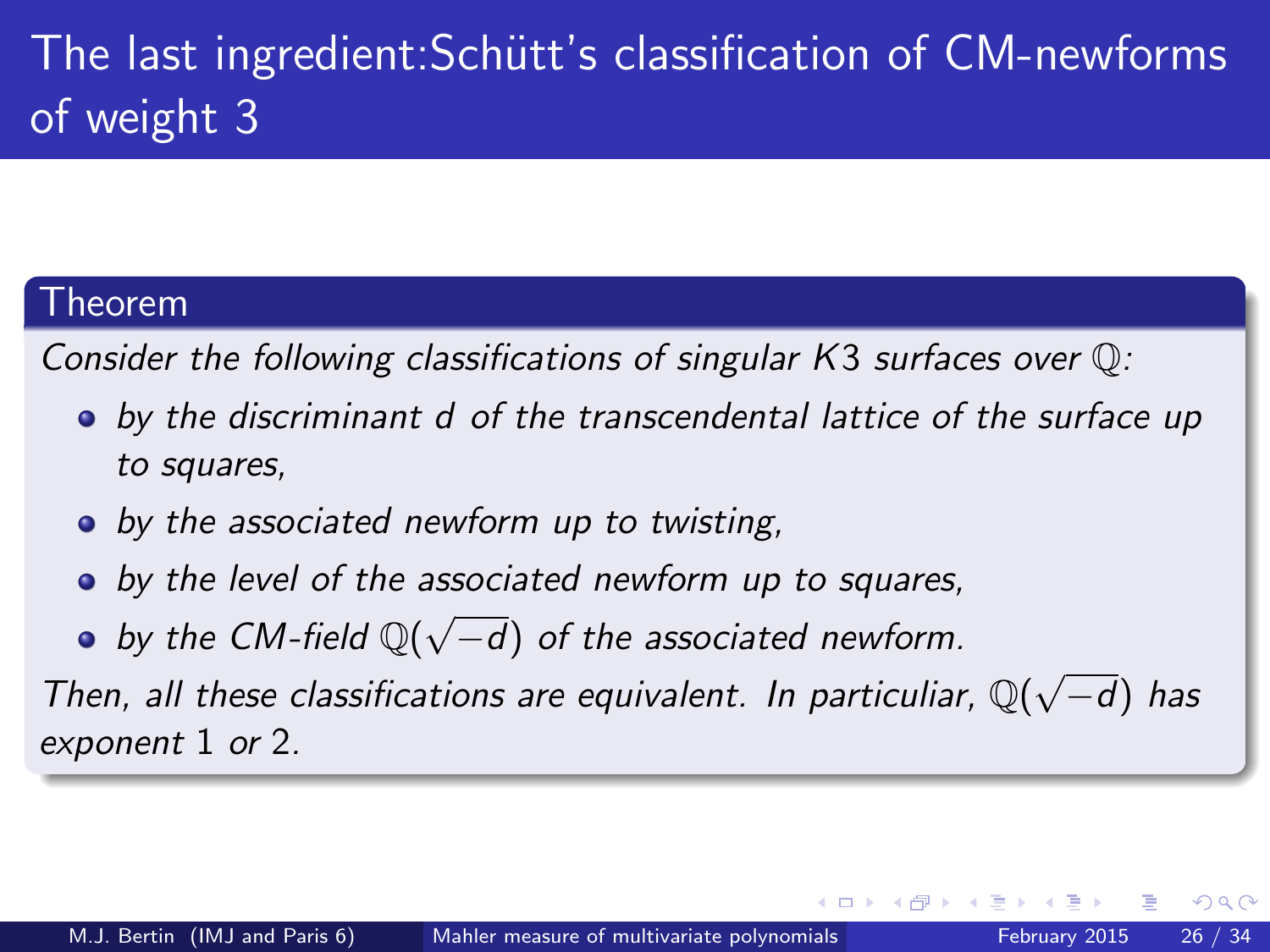## Mahler measure and L-series of K3-hypersurfaces

### Theorem

$$
m(P_0) = d_3 := \frac{3\sqrt{3}}{4\pi} L(\chi_{-3}, 2) \quad (B.2005)
$$
  
\n
$$
m(P_2) = \frac{|\det T(Y_2)|^{3/2}}{\pi^3} L(Y_2, 3) = \frac{8\sqrt{8}}{\pi^3} L(f_8, 3) \quad (B. 2005)
$$
  
\n
$$
m(P_{10}) = \frac{|\det T(Y_{10})|^{3/2}}{9\pi^3} L(Y_{10}, 3) + 2d_3 = \frac{72\sqrt{72}}{9\pi^3} L(f_8, 3) + 2d_3 \quad (B. 2009)
$$
  
\n
$$
m(P_3) = 2 \frac{|\det T(Y_3)|^{3/2}}{4\pi^3} L(T(Y_3), 3) = \frac{15\sqrt{15}}{2\pi^3} L(f_{15}, 3) \quad (BFFLM 2013)
$$
  
\n
$$
m(P_6) = \frac{|\det T(Y_6)|^{3/2}}{2\pi^3} L(Y_6, 3) = \frac{24\sqrt{24}}{2\pi^3} L(f_{24}, 3) \quad (BFFLM 2013)
$$
  
\n
$$
m(P_{18}) = \frac{1}{5} \frac{|\det T(Y_{18})|^{3/2}}{4\pi^3} L(Y_{18}, 3) + \frac{14}{5}d_3 = \frac{120\sqrt{120}}{20\pi^3} L(f_{120}, 3) + \frac{14}{5}d_3
$$
  
\n
$$
(BFFLM 2013)
$$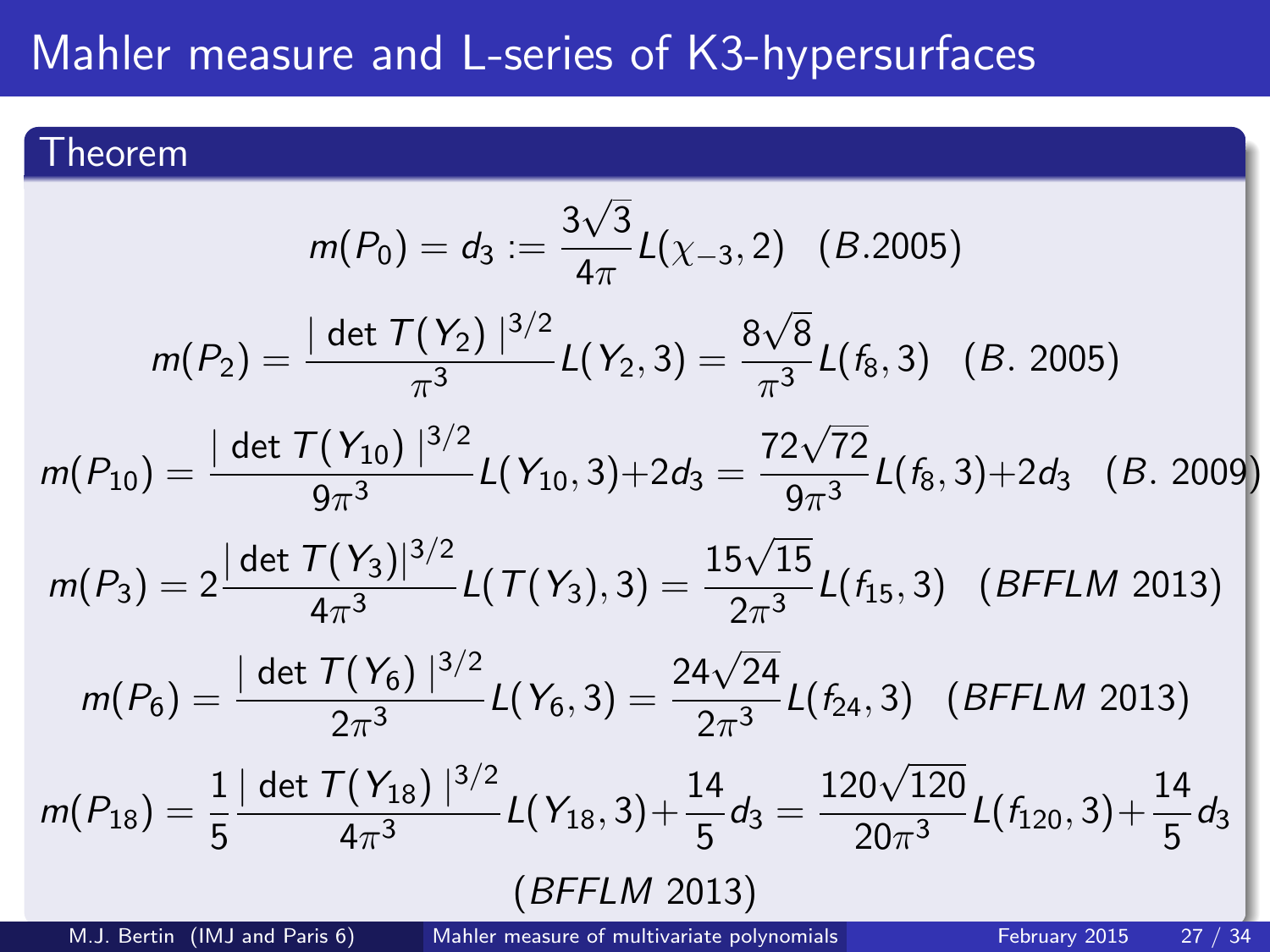Concerning that family, we have also to prove similar results for  $k^2 \in \mathbb{Q}$ corresponding to singular  $K3$ , since these  $K3$  are in fact defined over  $\mathbb O$ and we may apply Schütt's theorem.

It remains also one more Boyd's conjecture

$$
m(P_{\sqrt{-45}}) \stackrel{?}{=} 16m(P_3) + d_{15}.
$$

### Question: Why  $d_{15}$  in the previous conjecture?

All the faces of the Newton polytope of family  $P_k$  have  $d_3$  as the same Mahler measure.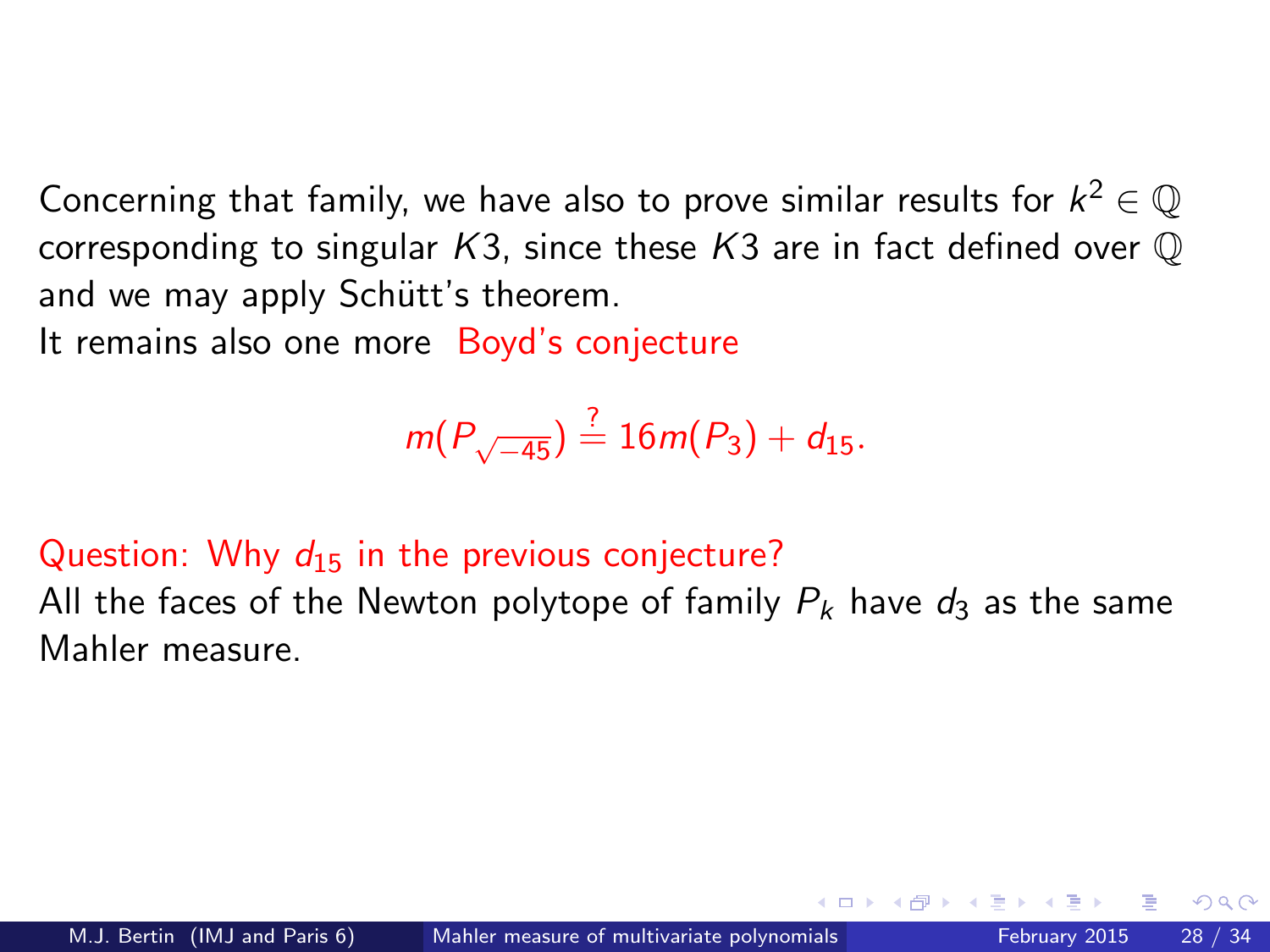I would like to end with some of Samart's results. It concerns the family

$$
(x+1/x)(y+1/y)(z+1/z)+s^{1/2}=0
$$

|    | s             | m                                        |
|----|---------------|------------------------------------------|
|    | $64 = 8^2$    | $8M_{16}$                                |
| -3 | $256 = 16^2$  | $rac{4}{3}(M_{12\otimes(-4)}+2d_4)$      |
|    | $16 = 4^2$    | $?8M_{12}$                               |
|    | $4096 = 64^2$ | $? \frac{4}{7}(M_{7\otimes(-4)} + 8d_4)$ |
|    |               | ?8M <sub>7</sub>                         |

where  $M_N := L'(g_N, 0)$ .

э

4 D F

 $QQ$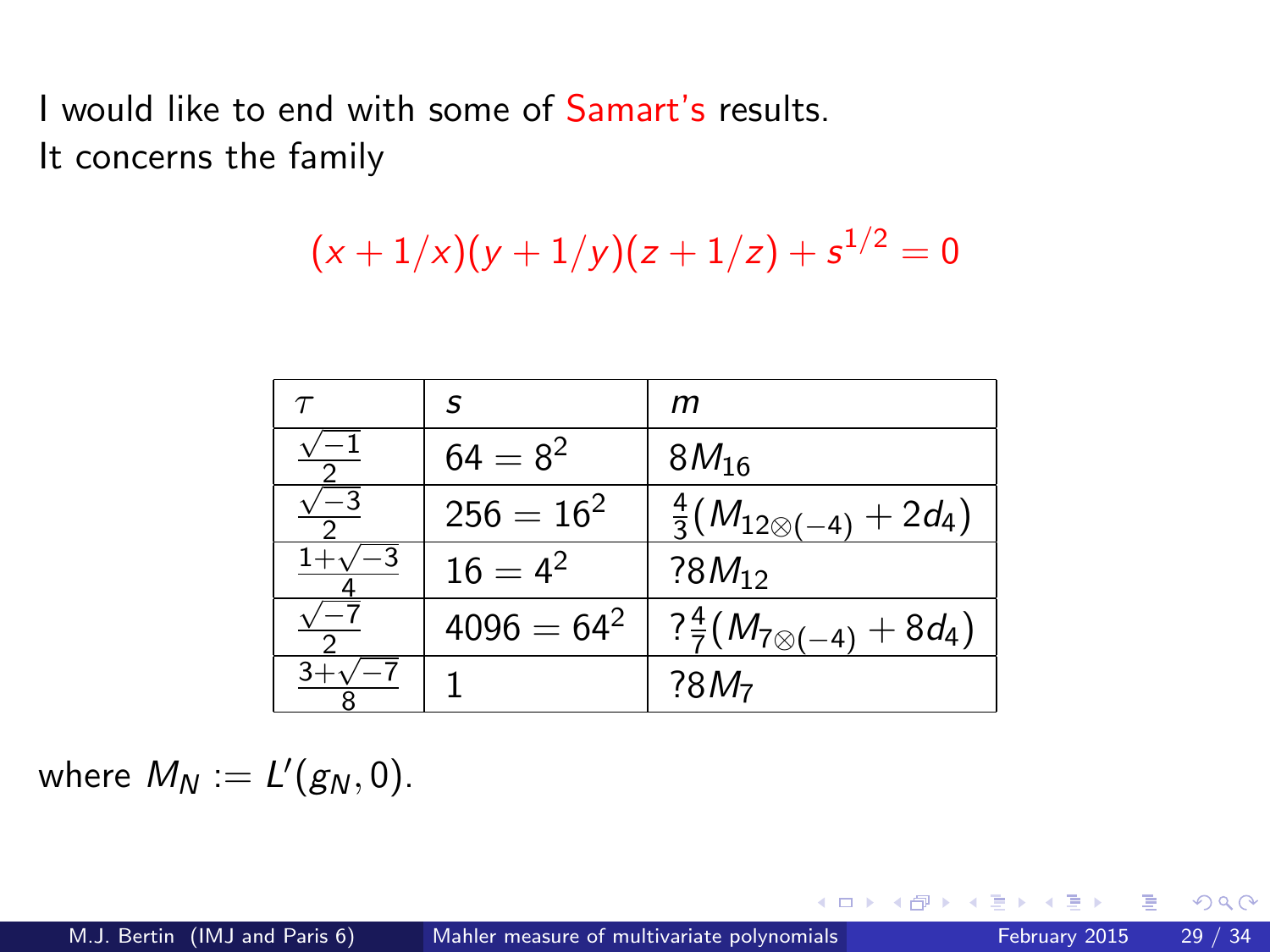One can easily prove that the first Mahler measure can be expressed in terms of the L-series of the corresponding K3-surface. We need an elliptic fibration of the surface

$$
(x+\frac{1}{x})(y+\frac{1}{y})(z+\frac{1}{z})+s^{1/2}=0.
$$

Take the elliptic parameter  $z = w$ . We get the elliptic fibration

$$
\mathcal{E}: \mathsf{S} \to \mathbb{P}^1_\mathsf{w}
$$

By standard birational transformations we get the following Weierstrass equation

$$
Y^2 - 4(w+1)^2XY = X(X - 8w(w^2+1))^2
$$

With PARI, we find the singular fibers  $I_4(w = 1, -1, 0, I, -I, \infty)$ . Hence the Picard number of S is 20.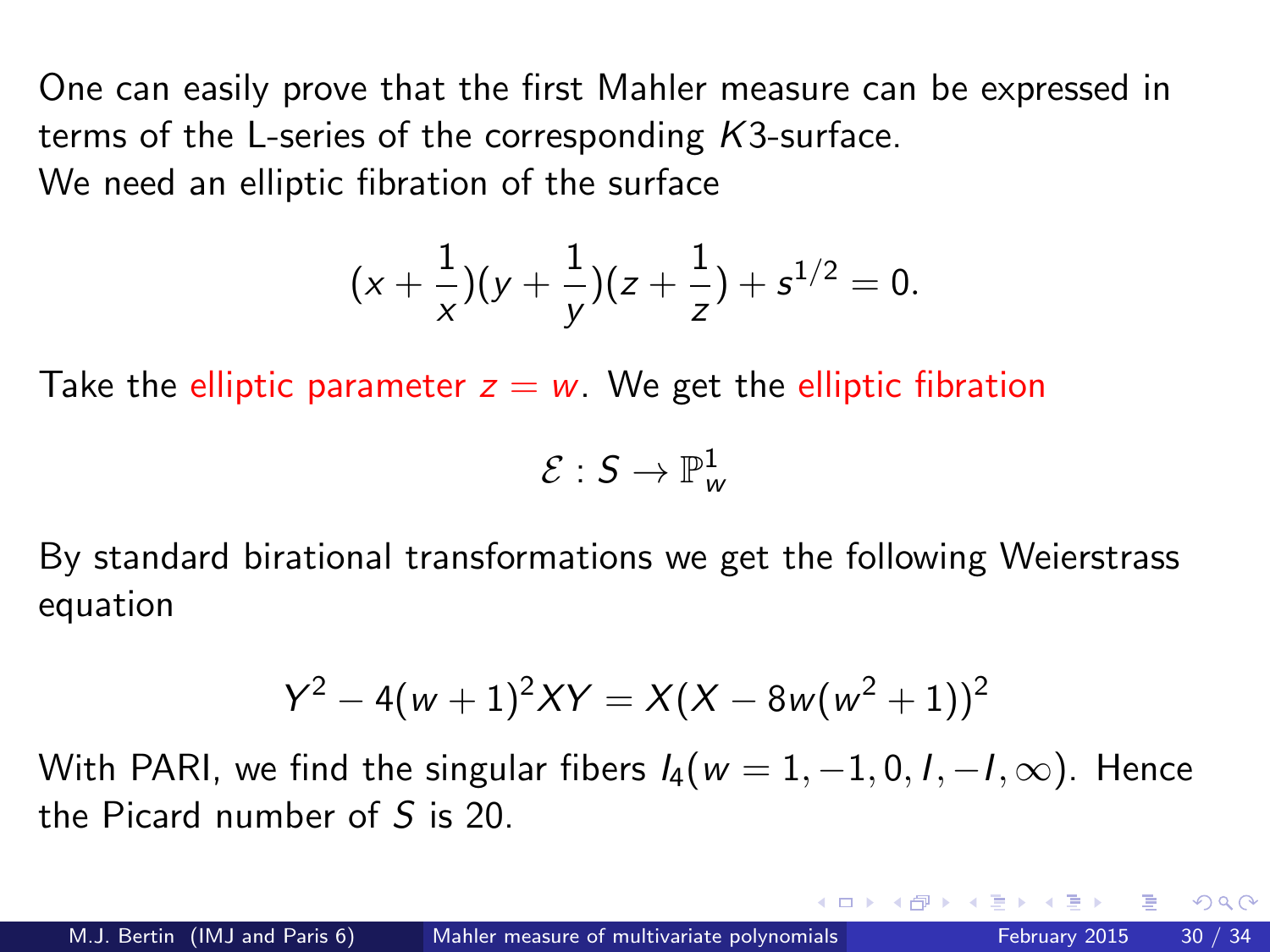We see easily a cyclic torsion group of order 4. But by Shimada, a singular K3 surface with fibers 6 $I_4$  has necessary  $\mathbb{Z}/(4) \times \mathbb{Z}/(4)$  as torsion group and transcendental lattice [4, 0, 4].

#### Theorem

(Shimada) Let  $f:X\to \mathbb{P}^1$  be an elliptic K3 surface. Then the following holds.

$$
(MW)_{Tors} = \mathbb{Z}/(4) \times \mathbb{Z}/(4) \Longleftrightarrow f = 6A_3
$$

Elliptic K3 surface with  $(MW)_{Tors} = \mathbb{Z}/(4) \times \mathbb{Z}/(4)$  is constructed as elliptic modular surface corresponding to the congruence group  $\Gamma(4)$   $\subset$  S<sub>b</sub>( $\mathbb{Z}$ ).

つひひ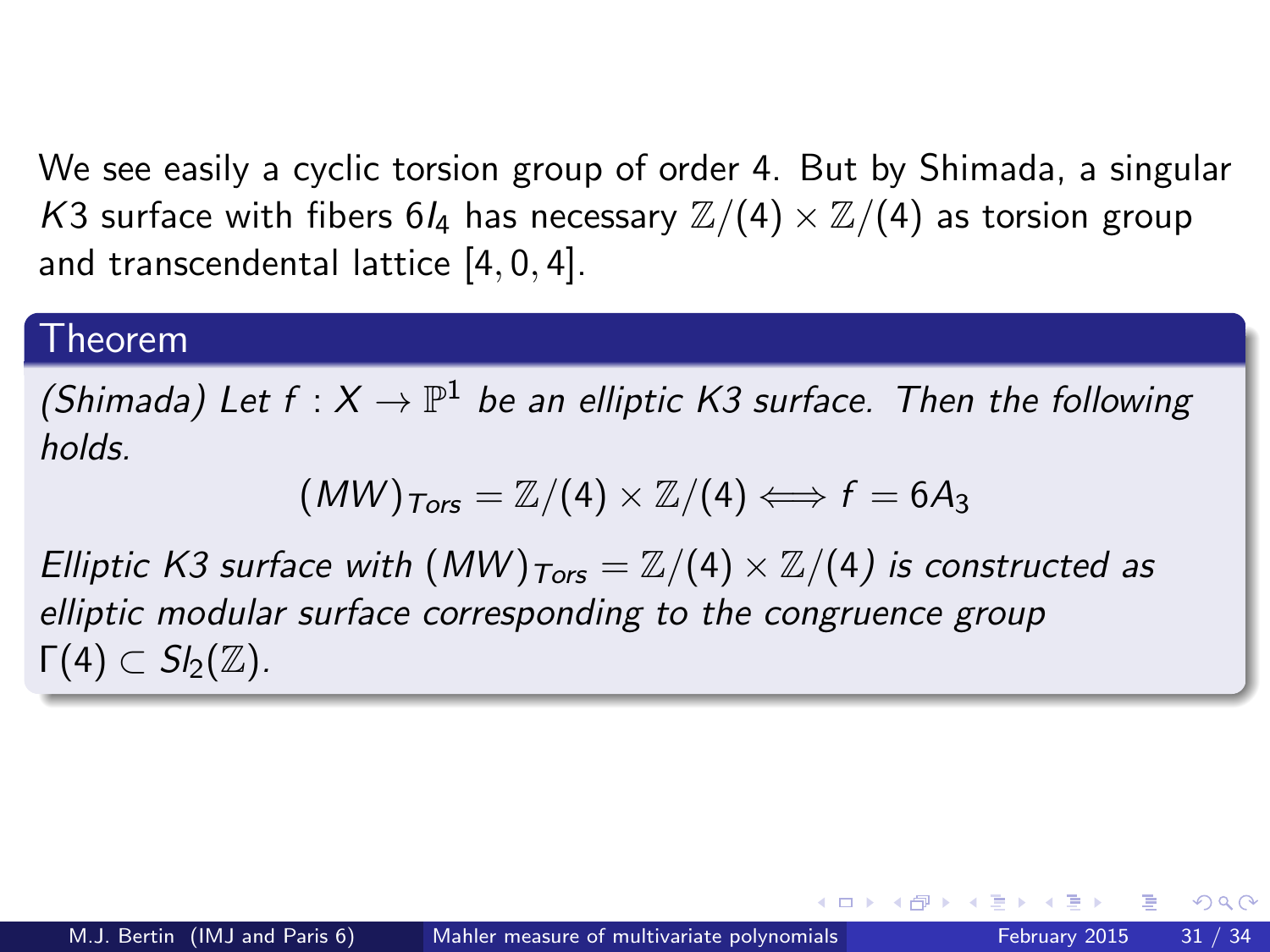We deduce, by Schütt 's theorem, the level 16 of the associated newform and counting points on  $S_w$  in  $\mathbb{F}_\rho$  for  $w\in \mathbb{P}^1(\mathbb{F}_\rho).$ 

| Newform $N = 16$ |  |  |  |  |
|------------------|--|--|--|--|
|                  |  |  |  |  |

Hence

$$
\frac{16\sqrt{16}}{4\pi^3}L(S,3)=\frac{16\sqrt{16}}{4\pi^3}L(g_{16},3)
$$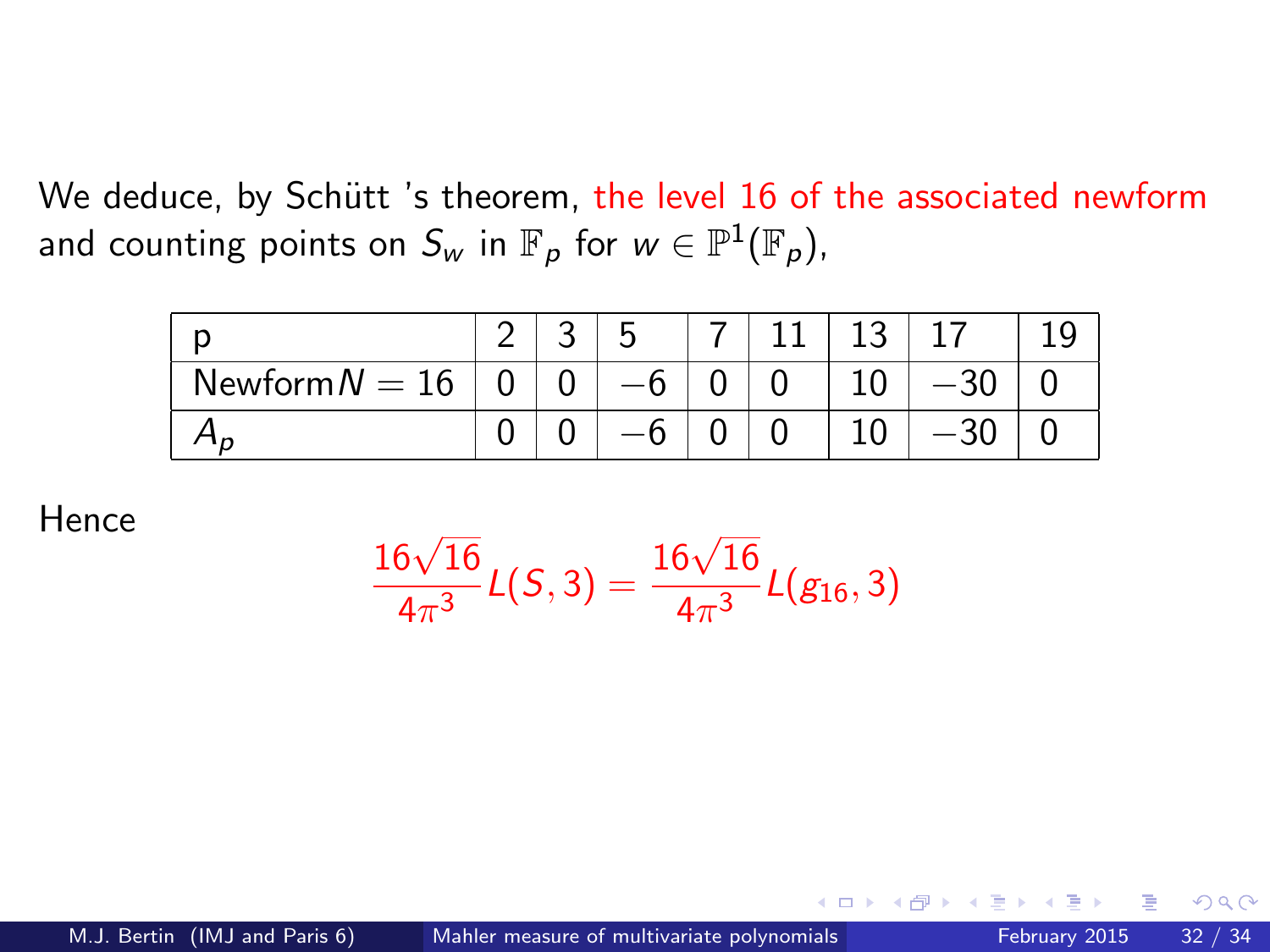Consider now the case  $s = 1$ . The corresponding Mahler measure is  $M(g_7)$ . We are tempted to think that the corresponding variety has determinant of its transcendental lattice equal to 7. Unfortunately it is not. With the same elliptic parameter we get an elliptic fibration with fibers of type  $4I_4 + 4I_2$  thus a Mordell-Weil with rank 2 and 4-torsion. O. Lecacheux computed all elliptic fibrations of the K3 associated to  $\Gamma_1(7)$ . Among them, no fibration of type  $4I_4 + 4I_2$  plus 4-torsion. So the determinant of transcendendal lattice is of the form  $7 \times a^2$ . So to compute the L-series of the  $K3$ , we have

- to know the two infinite generators of the Mordell-Weil (difficult)
- or to find an elliptic fibration with  $r = 1$ , using for example Elkies's method of 2-neighbours.